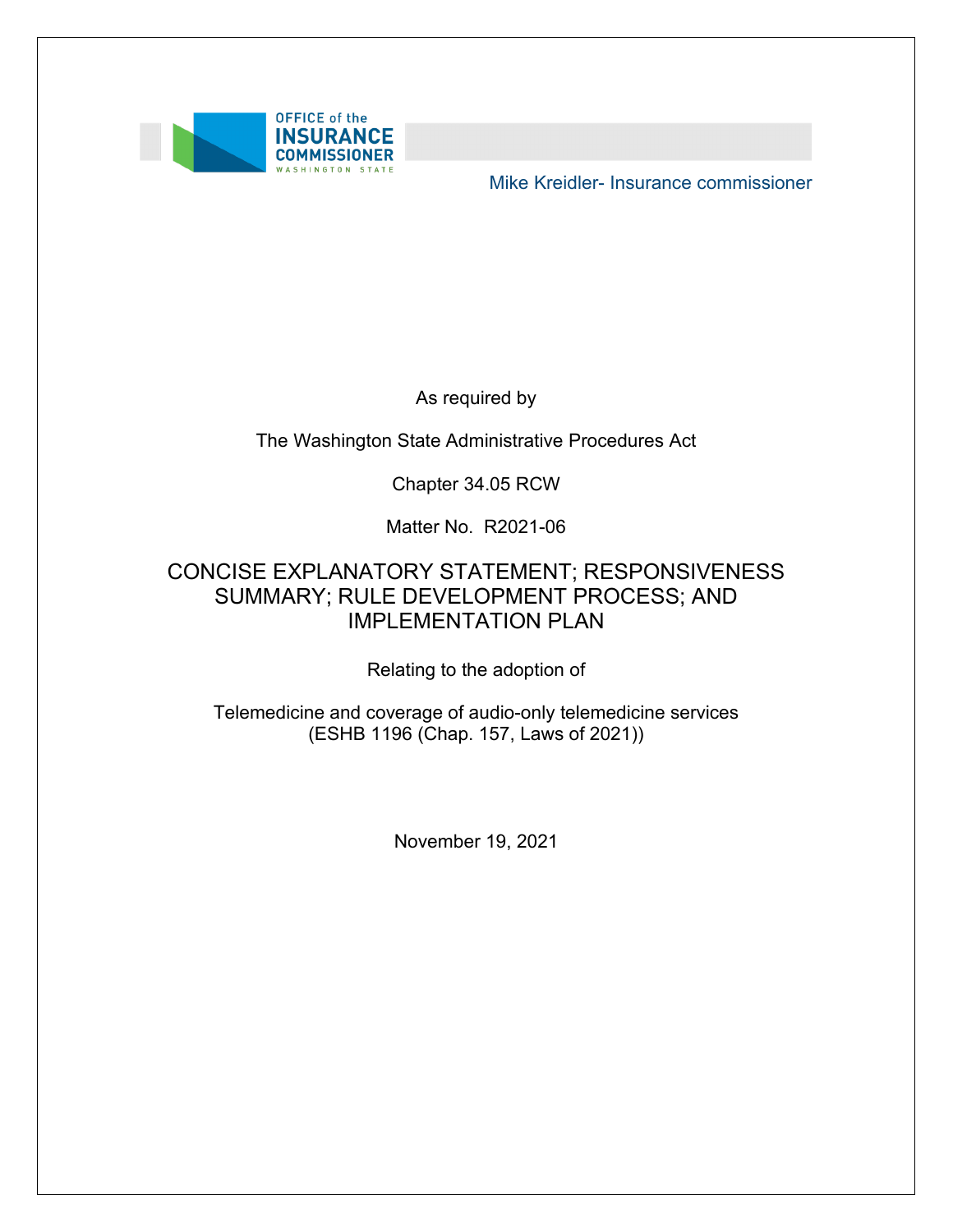# TABLE OF CONTENTS

| Section 1  | Introduction                                | pg. 3  |
|------------|---------------------------------------------|--------|
| Section 2  | Reasons for adopting the rule               | pg. 3  |
| Section 3  | Rule development process                    | pg. 4  |
| Section 4  | Differences between proposed and final rule | pg. 4  |
| Section 5  | Responsiveness summary                      | pg. 5  |
| Section 6  | Implementation plan                         | pg. 18 |
| Appendix A | <b>Hearing Summary</b>                      | pg. 20 |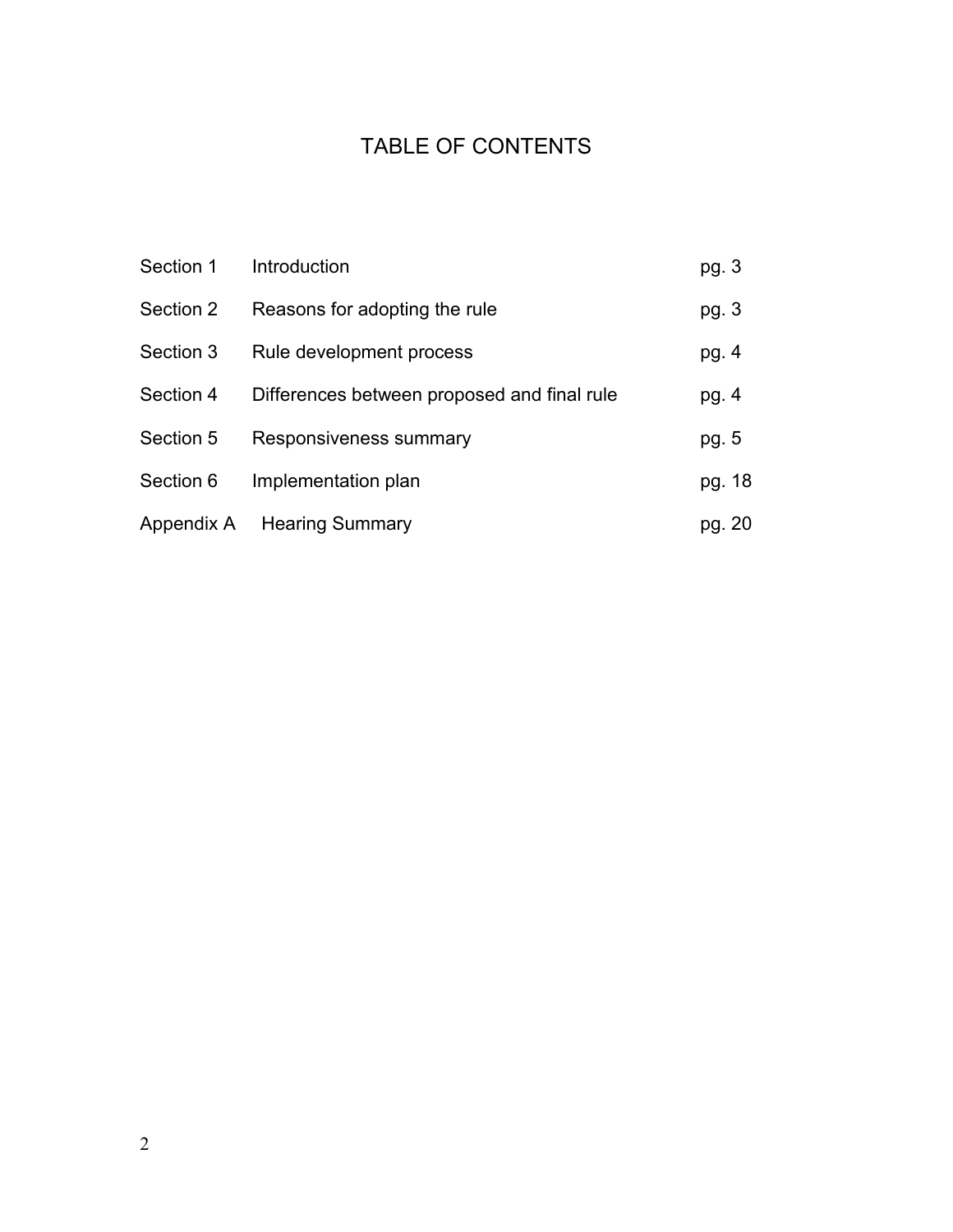## **Section 1: Introduction**

 (CES) prior to filing a rule for permanent adoption. The CES shall: Revised Code of Washington (RCW) 34.05.325 (6) requires the Office of Insurance Commissioner (OIC) to prepare a "concise explanatory statement"

- 1. Identify the Commissioner's reasons for adopting the rule;
- 2. Describe differences between the proposed rule and the final rule (other than editing changes) and the reasons for the differences; and
- 3. Summarize and respond to all comments received regarding the proposed rule during the official public comment period, indicating whether or not the comment resulted in a change to the final rule, or the Commissioner's reasoning in not incorporating the change requested by the comment; and
- 4. Be distributed to all persons who commented on the rule during the official public comment period and to any person who requests it.

## **Section 2: Reasons for Adopting the Rule**

 audio-only telemedicine services under specified conditions and amends the ESHB 1196 (Chapter 157, Laws of 2021) was signed into law on May 3, 2021. The legislation addresses coverage of telemedicine services, including audioonly telemedicine services. Prior to passage of this legislation, audio-only telemedicine services were explicitly excluded from the definition of "telemedicine". Carriers were not required by statute to cover audio-only telemedicine services. During the COVID-19 public health emergency, OIC issued emergency orders requiring coverage of audio-only telemedicine services in order to ensure access to medical services. ESHB 1196 requires coverage of statutory language related to telemedicine payment parity.

This proposed rule is necessary to ensure clarity regarding several issues addressed in ESHB 1196, including telemedicine payment parity and the requirement that providers obtain consent from patients in advance of providing audio-only telemedicine encounters as a condition of receiving payment from carriers for those encounters. The rule will facilitate implementation of ESHB 1196 by ensuring that all affected consumers and health care entities understand their rights and obligations under the new law.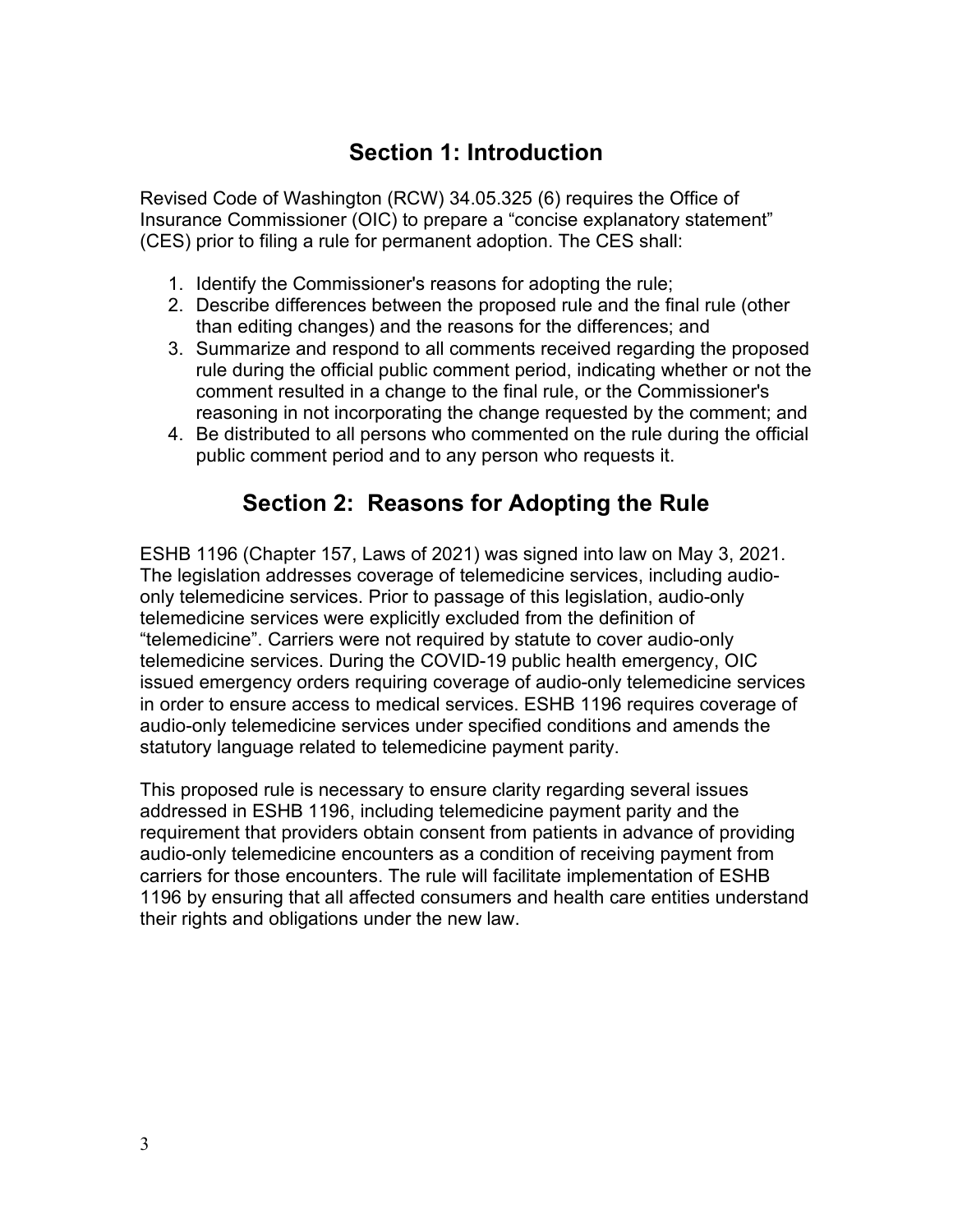## **Section 3: Rule Development Process**

 July 7, 2021. Six comments were received. The CR-101 for this rulemaking was filed in the Washington State Register on June 22, 2021 (WSR 21-13-132). The comment period for the CR-101 closed on

OIC held a stakeholder meeting on July 12, 2021.

 A first stakeholder draft was released on July 28, 2021. A stakeholder meeting was held on August 6, 2021. Twenty comments were received on the first stakeholder draft.

A second stakeholder draft was released on August 20, 2021. Four comments were received.

 (WSR 21-19-137) on September 21, 2021. The Commissioner accepted comments through October 25, 2021. No written comments were received. The CR-102 for this rulemaking was published in the Washington State Register

The Commissioner held a public hearing on the proposed rule text on October 28, 2021; the hearing was administered by Jane Beyer, as a virtual meeting due to the COVID-19 pandemic. No testimony was presented at the hearing.

 The CR-103 was submitted to the Code Reviser for adoption on November 19, 2021.

## **Section 4: Differences Between Proposed and Final Rule**

 stakeholder input, to be necessary to implement ESHB 1196 (Chap. 157, Laws of the new laws. The proposal included rules determined by OIC, after receiving extensive 2021). Rulemaking is necessary to ensure that rules are adopted by OIC prior to January 1, 2022. These rules will facilitate implementation of the laws by ensuring that all affected health care entities understand their rights and obligations under

The final rule differs from the proposed rule in the following respects:

- A technical reference was changed to refer to the correct WAC section in the definition of "patient consent" in WAC 284-170-130
- In WAC 284-170-433(6)(a), the term "related to" is revised to read "applicable to" in order to clarify the intent of the language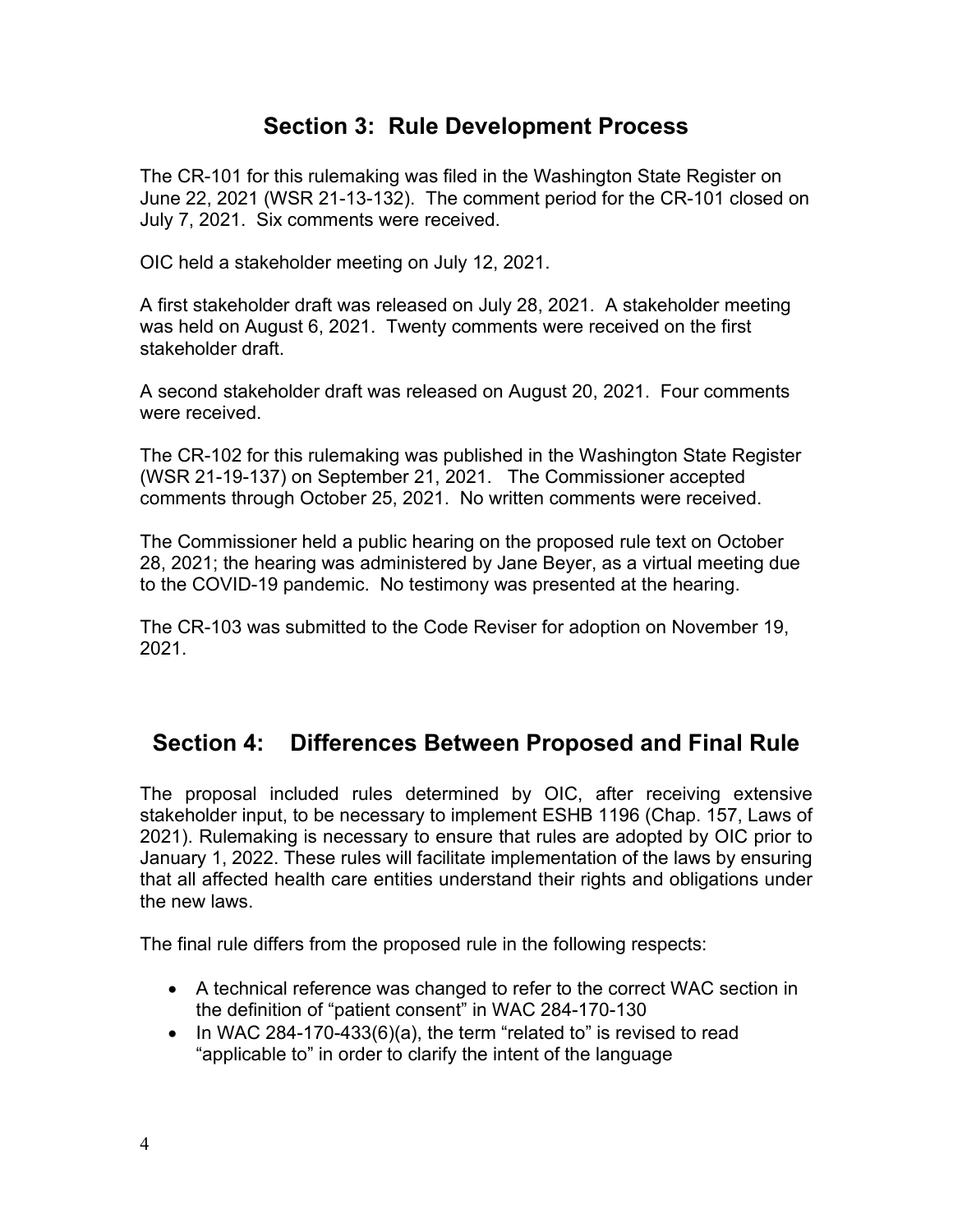- In WAC 284-170-433(b), subsections were reordered to clarify language. Subsection (b)(iii) was moved up to appear as subsection (b)(ii) and subsection (b)(ii) was renumbered to subsection (b)(iii)
- in RCW 48.02.060 to enforce ESHB 1196 or WAC 284-170-433 as of the • Language was added to WAC 284-170-433(10) to clarify that the grace period associated with carriers filing conforming changes to their provider contracts does not limit the Commissioner's underlying authority provided effective date of those laws.

For the reasons described in the responses to the comments below, no other changes were made to the proposed rule in the final rule.

## **Section 5: Responsiveness Summary**

 assessment of the comments, and information about whether the OIC included or rejected the comments. The OIC received a total of thirty written comments and suggestions regarding R 2021-06, inclusive of the CR-101, stakeholder drafts and the CR-102. The following information contains a description of the comments, the OIC's

The OIC received comments from:

 Jim Freeburg, Coalition of patient advocacy groups The Holt Company for ZoomCare (Tom Holt) 98point6 (Rachel Stauffer) American Physical Therapy Assn., Washington (Jackie Barry) Association of Washington Healthcare Plans (Chris Bandoli) Cambia (Jane Douthit) Coordinated Care (Liz Abekah) Don Downing, University of Washington School of Pharmacy Donna Cole Wilson Ruth Hooper, MSW, LICSW Kaiser Fdn. Health Plan of the Northwest, Kaiser Fdn. Health Plan of Washington and Kaiser Fdn. Health Plan of Washington Options, Inc. (Merlene Converse) National Multiple Sclerosis Society (Seth Greiner) People Bloom Counseling (Ada Pang) Planned Parenthood Alliance Advocates – Washington (Leslie Edwards) Teledoc (Claudia Duck Tucker) Upstream USA (Cara Bilodeau) Washington State Hospital Assn. (Andrew Busz & David Streeter) Washington State Medical Assn. (Jeb Shepard) Washington State Mental Health Counselors Assn. (Shannon Thompson) Washington State Podiatric Medical Assn. (Gail McGaffick)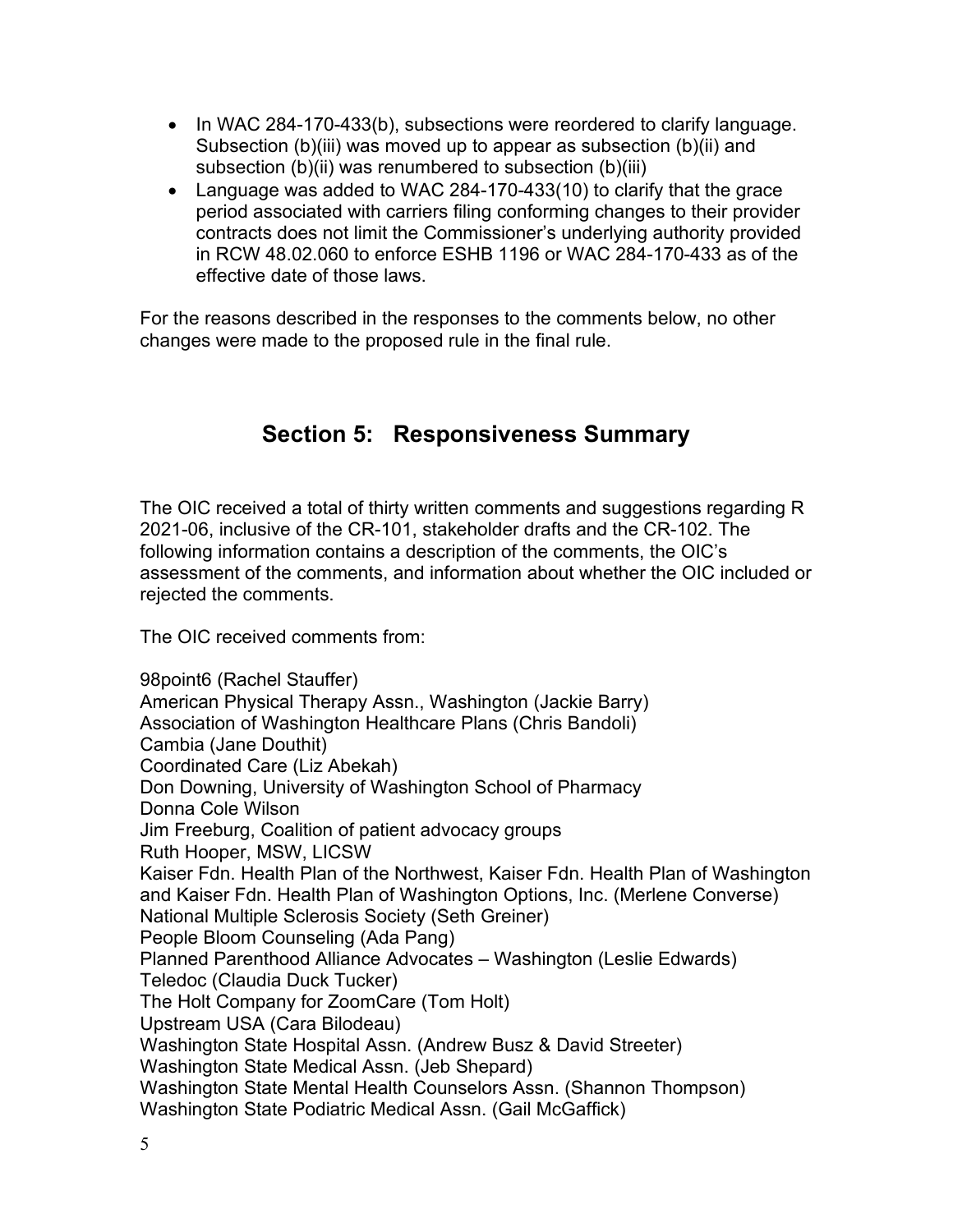#### **Comments received to the CR-101, stakeholder drafts and CR-102**

| <b>Comment</b>                                                                                                                                                                               | <b>OIC Response</b>                                                                                                                                                                                                                                                                                                  |
|----------------------------------------------------------------------------------------------------------------------------------------------------------------------------------------------|----------------------------------------------------------------------------------------------------------------------------------------------------------------------------------------------------------------------------------------------------------------------------------------------------------------------|
| <b>General comments</b>                                                                                                                                                                      |                                                                                                                                                                                                                                                                                                                      |
| Support payment parity for<br>telemedicine services                                                                                                                                          | The Commissioner appreciates this<br>comment. This policy is included in ESHB<br>1196 and this rulemaking.                                                                                                                                                                                                           |
| Patient cost-sharing for telemedicine<br>services shouldn't be higher than in-<br>person visits                                                                                              | ESHB 1196 does not address cost-sharing<br>related to telemedicine services.<br>Therefore, this comment is beyond the<br>scope of this rulemaking.                                                                                                                                                                   |
| Support making audio-only<br>telemedicine permanent. Given<br>limited access to broadband in rural<br>communities, access to audio-only<br>telemedicine ensures continued<br>access to care. | The Commissioner appreciates this<br>comment. This policy is included in ESHB<br>1196 and this rulemaking.                                                                                                                                                                                                           |
| <b>WAC 284-170-130</b><br><b>Definitions</b>                                                                                                                                                 |                                                                                                                                                                                                                                                                                                                      |
| Definitions in WAC should refer to<br>citations for those terms defined in<br>statute. Terms already defined in<br>statute should not be modified for<br>this rulemaking.                    | The Commissioner appreciates this<br>comment. Terms that are defined in<br>statute are defined in the rule by reference<br>to their statutory definition.                                                                                                                                                            |
| <b>Allowed amount</b>                                                                                                                                                                        |                                                                                                                                                                                                                                                                                                                      |
| Revise the definition of "allowed<br>amount" to depart from the statutory<br>definition of that term and provide<br>greater clarity.                                                         | The rule was not changed. The proposed<br>revision to the rule language would not<br>substantively change the meaning of the<br>term, but it would be a departure from<br>using the statutory definition of terms used<br>in the rule. For purposes of consistency in<br>definitions and interpretation of statutory |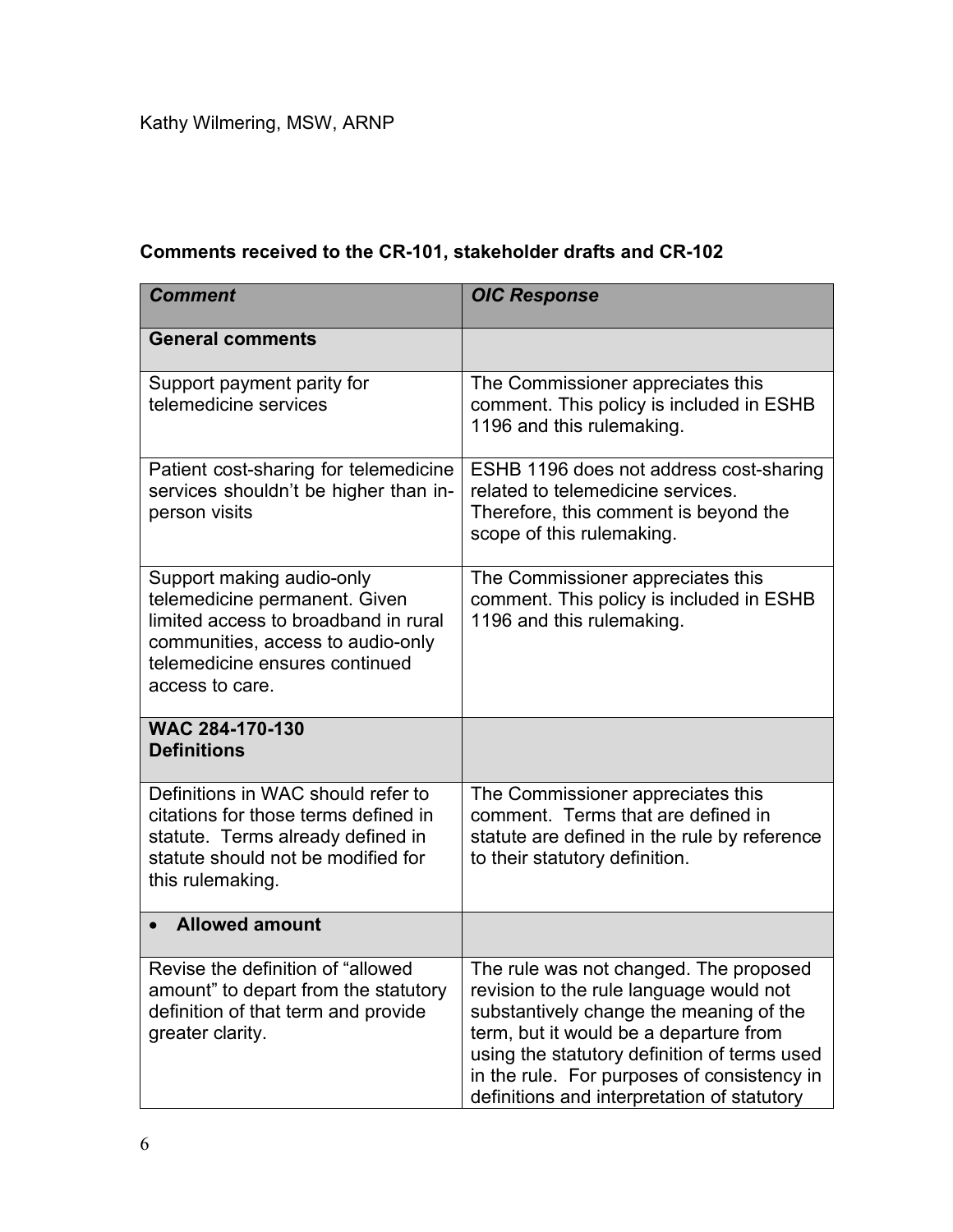| <b>Comment</b>                                                                                                                                                                                                                                                                                                                                                                                                                                                                                                                                                                                                                                                                                                                                                         | <b>OIC Response</b>                                                                                                                                                                                                                                                                                                                                                                                                                                                                                                                                                                                                                                                                                                                                                                                                                                                                                                               |
|------------------------------------------------------------------------------------------------------------------------------------------------------------------------------------------------------------------------------------------------------------------------------------------------------------------------------------------------------------------------------------------------------------------------------------------------------------------------------------------------------------------------------------------------------------------------------------------------------------------------------------------------------------------------------------------------------------------------------------------------------------------------|-----------------------------------------------------------------------------------------------------------------------------------------------------------------------------------------------------------------------------------------------------------------------------------------------------------------------------------------------------------------------------------------------------------------------------------------------------------------------------------------------------------------------------------------------------------------------------------------------------------------------------------------------------------------------------------------------------------------------------------------------------------------------------------------------------------------------------------------------------------------------------------------------------------------------------------|
|                                                                                                                                                                                                                                                                                                                                                                                                                                                                                                                                                                                                                                                                                                                                                                        | terms, OIC retained the reference to the<br>statutory definition.                                                                                                                                                                                                                                                                                                                                                                                                                                                                                                                                                                                                                                                                                                                                                                                                                                                                 |
| <b>Audio-only telemedicine</b>                                                                                                                                                                                                                                                                                                                                                                                                                                                                                                                                                                                                                                                                                                                                         |                                                                                                                                                                                                                                                                                                                                                                                                                                                                                                                                                                                                                                                                                                                                                                                                                                                                                                                                   |
| The definition of audio-only<br>telemedicine could cause some<br>confusion. Teladoc Health does use<br>audio technology but in those cases<br>it is always accompanied by some<br>form of asynchronous store and<br>forward data (such as medical<br>history) relevant to the patient<br>encounter.<br>To remove the confusion, the<br>definition of "audio- only" in WAC<br>284-170-130 (3)(a) should be<br>amended as follows: "means the<br>delivery of health care services<br>solely through the use"<br>Alternatively, (3)(c) exclusions could<br>be amended to include: "(iii) the<br>delivery of health care services<br>utilizing audio-only technology in<br>conjunction with store and forward<br>technology for diagnosis,<br>consultation and treatment." | The rule was not changed. The<br>requirement for providers to obtain<br>advance consent from consumers prior to<br>the provision of audio-only telemedicine<br>services was designed to protect<br>consumers from being unknowingly billed<br>for telephone conversations with their<br>providers. The fact that a provider may<br>have access to a consumer's medical<br>history or other information transmitted via<br>store and forward technology while<br>speaking with a patient does not convert<br>the visit to an audio-visual telemedicine<br>encounter. Adopting the comment as<br>proposed could effectively result in certain<br>provider groups being exempt from the<br>requirements to obtain patient consent<br>prior to billing for audio-only telemedicine<br>visits and to have an established<br>relationship with a patient, which would be<br>contrary to the language and intent of<br><b>ESHB 1196.</b> |
| The definition of "audio-only<br>telemed" in the first stakeholder draft<br>appears to exclude situations in<br>which a visit begins as audio/visual<br>and shifts to audio-only due to<br>unanticipated technical<br>circumstances. Clarification is<br>needed so that this type of visit is<br>not excluded from coverage.                                                                                                                                                                                                                                                                                                                                                                                                                                           | The Commissioner appreciates this<br>comment. The language of WAC 284-<br>170-433(7) was revised to state that a<br>carrier may not deny, reduce, terminate or<br>fail to make payment for the delivery of<br>health care services using audio and<br>visual technology solely because the<br>patient-provider communication during the<br>encounter shifted to audio-only due to<br>unanticipated circumstances. In such an<br>instance, a carrier may not require a<br>provider to obtain consent from the patient<br>to continue the communication.                                                                                                                                                                                                                                                                                                                                                                            |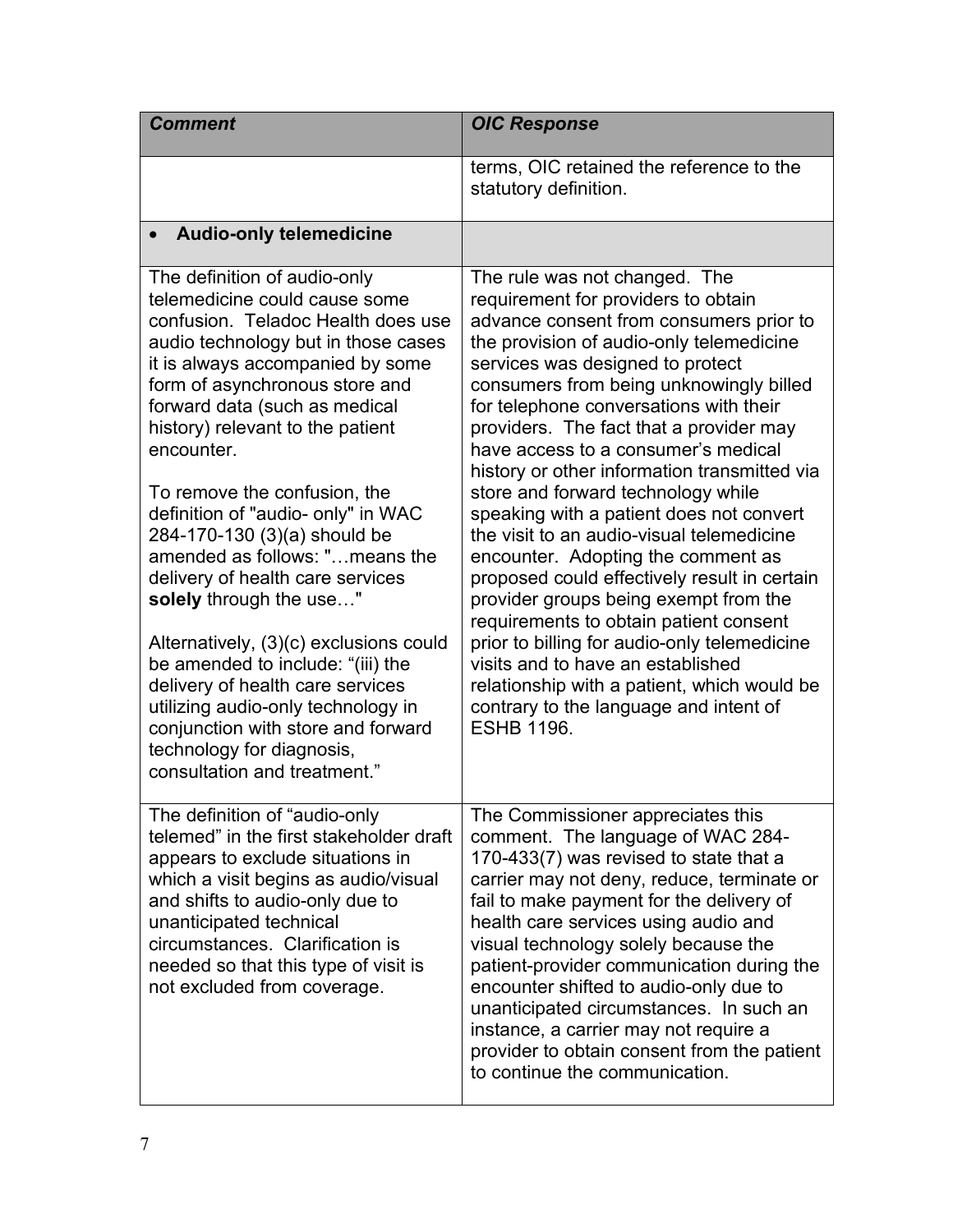| <b>Comment</b>                                                                                                                                         | <b>OIC Response</b>                                                                                                                                                                                                                                                                                                                                                                                                                                                                         |
|--------------------------------------------------------------------------------------------------------------------------------------------------------|---------------------------------------------------------------------------------------------------------------------------------------------------------------------------------------------------------------------------------------------------------------------------------------------------------------------------------------------------------------------------------------------------------------------------------------------------------------------------------------------|
|                                                                                                                                                        | To clarify the carrier's obligation when a<br>shift from audio-visual to audio-only<br>occurs, WAC 284-170-433(7) states that a<br>carrier cannot be required to pay for both<br>an audio-visual and an audio-only service<br>when both means of communication are<br>used in the course of an encounter due to<br>unforeseen circumstances.                                                                                                                                                |
| Add to the definition of "audio-only<br>telemedicine" a requirement that the<br>service will be paid at parity to in-<br>person visits.                | The rule language was not changed.<br>Payment parity for telemedicine is a<br>distinct legal requirement and is included<br>in the rule at WAC 284-170-433(2).<br>Including the payment parity requirement<br>in definitions or other provisions of the rule<br>would essentially repeat a requirement<br>that is sufficiently addressed in the rule<br>and is not necessary. In addition, the<br>payment parity requirement is distinct from<br>definitions of underlying terms.           |
| <b>Established relationship</b>                                                                                                                        |                                                                                                                                                                                                                                                                                                                                                                                                                                                                                             |
| This definition related to a referring<br>provider participation in an audio-<br>only telemedicine visit in the first<br>stakeholder draft is unclear. | The Commissioner appreciates this<br>comment. In WAC 284-170-130(13)(b)<br>the definition of "established relationship"<br>was revised to clarify the intent of the<br>provision. The final rule reads as follows:<br>"A referral includes circumstances in which<br>the provider who has had at least one in-<br>person appointment with the covered<br>person participates in the audio-only<br>telemedicine visit with the provider to<br>whom the covered person has been<br>referred." |
| A commentor asked whether the<br>definition of "established<br>relationship" would encompass a<br>locums tenens situation?                             | The Commissioner appreciates this<br>comment. Language was added to WAC<br>284-170-130(13) clarifying that a referring<br>provider could be a provider in a locum<br>tenens role.                                                                                                                                                                                                                                                                                                           |
| Subsection (b) of definition of<br>"established relationship":                                                                                         | The language of WAC 284-170-130(13)(b)<br>is intended to address situations in which                                                                                                                                                                                                                                                                                                                                                                                                        |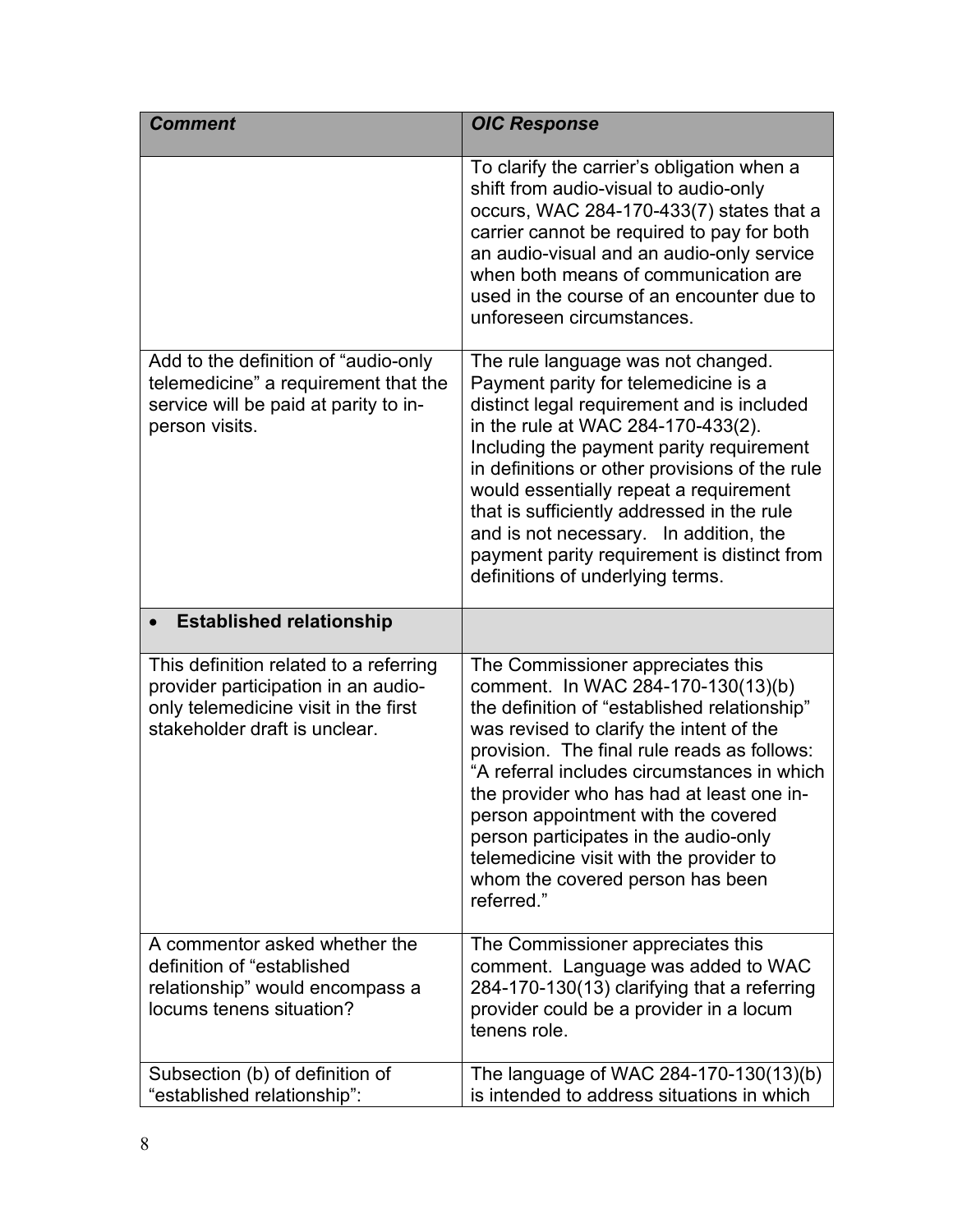| <b>Comment</b>                                                                                                                                                                                                                                                                                                        | <b>OIC Response</b>                                                                                                                                                                                                                                                                                                                                   |
|-----------------------------------------------------------------------------------------------------------------------------------------------------------------------------------------------------------------------------------------------------------------------------------------------------------------------|-------------------------------------------------------------------------------------------------------------------------------------------------------------------------------------------------------------------------------------------------------------------------------------------------------------------------------------------------------|
| Would request the OIC please<br>explain what situation this is trying to<br>solve for. Depending on the goal,<br>limiting to audio-only might be<br>problematic when clinical<br>communication takes place over<br>other modalities, such as email.                                                                   | a patient's current provider is participating<br>in the discussion between their patient and<br>a provider to which the patient has been<br>referred. This language is not intended to<br>address direct communication between<br>providers for purposes of consultation<br>when the patient is not participating in the<br>providers' communication. |
| <b>Originating site</b>                                                                                                                                                                                                                                                                                               |                                                                                                                                                                                                                                                                                                                                                       |
| Concerns re definitions of<br>"originating site" and "distant site" in<br>RCW 48.43.735. E.g. definition of<br>"originating site" includes medical<br>facilities – why would a patient be at<br>a medical facility? "Distant site"<br>should list medical facilities. Please<br>clarify this in the rule if possible. | The rule language was not changed. The<br>terms "originating site" and "distant site"<br>are defined in statute. The Commissioner<br>does not have the authority to adopt rules<br>that are inconsistent with the statutory<br>language.                                                                                                              |
| <b>Patient consent</b>                                                                                                                                                                                                                                                                                                |                                                                                                                                                                                                                                                                                                                                                       |
| Support definition of "patient<br>consent"                                                                                                                                                                                                                                                                            | The Commissioner appreciates this<br>comment.                                                                                                                                                                                                                                                                                                         |
|                                                                                                                                                                                                                                                                                                                       |                                                                                                                                                                                                                                                                                                                                                       |
| The definition in the first stakeholder<br>draft reads as if the provider would<br>bill the patient and not their health<br>plan.                                                                                                                                                                                     | The Commissioner appreciates this<br>comment. The definition of "patient<br>consent" in RCW 284-170-130(31) was<br>revised to clarify that the patient consent<br>would be to a provider billing the patient or<br>the patient's health plan.                                                                                                         |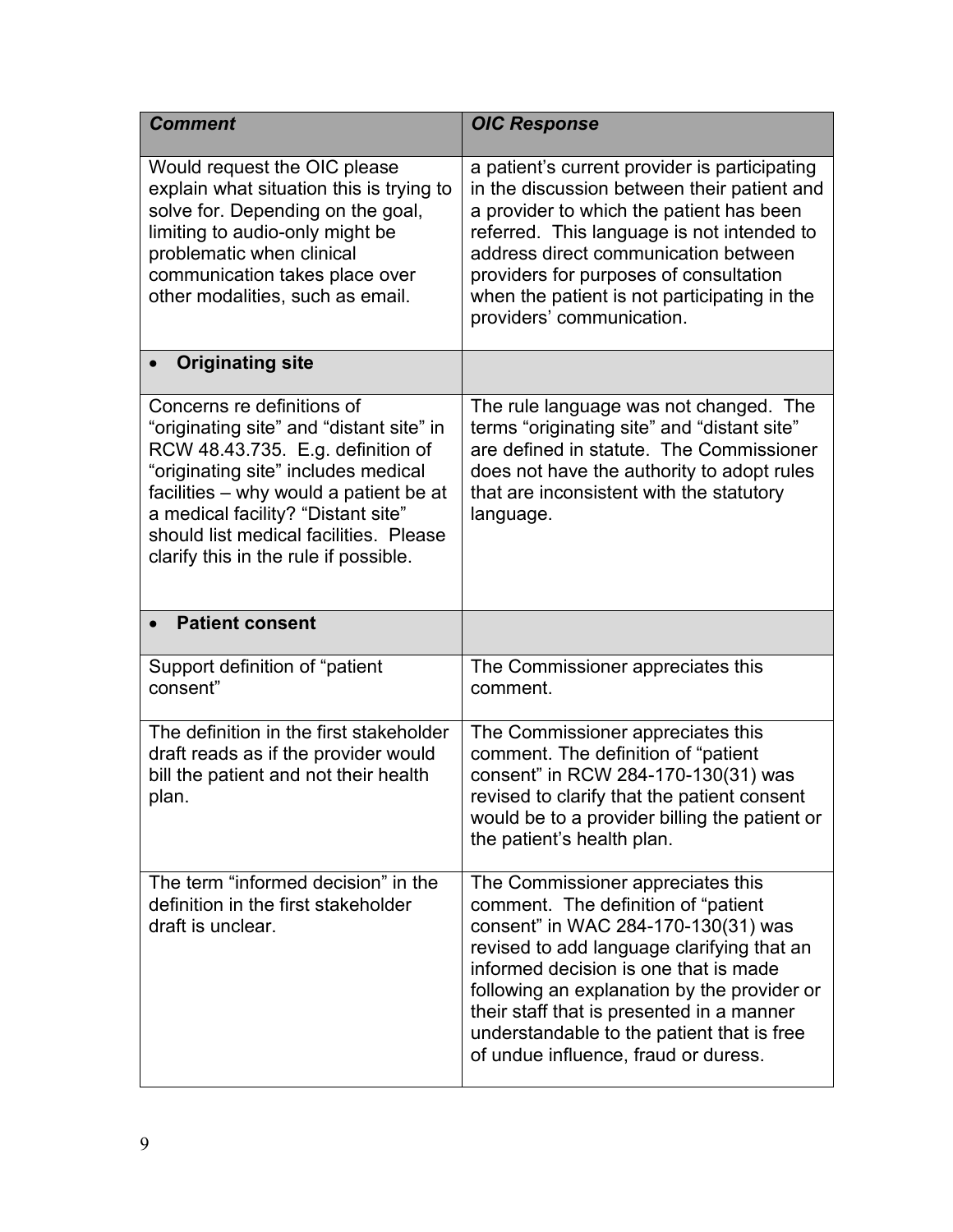| <b>Comment</b>                                                                                                                                                                                                                                                                                                                                                                    | <b>OIC Response</b>                                                                                                                                                                                                                                                                                                                                                                          |
|-----------------------------------------------------------------------------------------------------------------------------------------------------------------------------------------------------------------------------------------------------------------------------------------------------------------------------------------------------------------------------------|----------------------------------------------------------------------------------------------------------------------------------------------------------------------------------------------------------------------------------------------------------------------------------------------------------------------------------------------------------------------------------------------|
| In WAC 284-170-433 of the second<br>stakeholder draft, a provider or their<br>auxiliary personnel can obtain<br>patient consent. To be consistent,<br>the definition of "patient consent"<br>also should reference auxiliary<br>personnel.                                                                                                                                        | The Commissioner appreciates this<br>comment. Reference to a provider's<br>auxilliary personnel was added to the<br>definition of "patient consent" in WAC 284-<br>170-130(31).                                                                                                                                                                                                              |
| "Same amount of<br>compensation"                                                                                                                                                                                                                                                                                                                                                  |                                                                                                                                                                                                                                                                                                                                                                                              |
| Define<br>"same<br>of<br>amount<br>compensation" consistent with the<br>OIC Technical Assistance Advisory<br>issued in December 2020.                                                                                                                                                                                                                                             | The Commissioner appreciates this<br>comment. WAC 284-170-130(38) defines<br>"same amount of compensation"<br>consistent with the language included in<br>OIC's December 2020 Technical<br><b>Assistance Advisory.</b>                                                                                                                                                                       |
| <b>WAC 284-170-433: Provider</b><br>contracts - telemedicine                                                                                                                                                                                                                                                                                                                      |                                                                                                                                                                                                                                                                                                                                                                                              |
| Language expressly referencing the<br>payment parity requirement should<br>be added to subsection (1)(a).                                                                                                                                                                                                                                                                         | The final rule language was not changed.<br>Payment parity for telemedicine is<br>expressly required in WAC 284-170-<br>433(2). WAC 284-170-433 addresses<br>several issues. Inclusion of payment parity<br>language in subsection $(1)(a)$ – the<br>introductory phrase to the section -- is not<br>necessary.                                                                              |
| <b>Originating site</b>                                                                                                                                                                                                                                                                                                                                                           |                                                                                                                                                                                                                                                                                                                                                                                              |
| This following language in WAC 284-<br>$170 - 433(3)(a)$<br>seems<br>like<br>more<br>commentary than rulemaking: "If the<br>chosen<br>by<br>the<br>individual<br>site<br>receiving service is in a state other<br>than the state of Washington, a<br>ability<br>provider's<br>to<br>conduct<br>a<br>telemedicine encounter in that state<br>is determined by the licensure status | The final rule language was not changed.<br>Both RCW 48.43.735 and the proposed<br>rule allow a site chosen by a patient to be<br>an "originating site" for provision of<br>telemedicine services. This language is<br>necessary to include in the rule, as it<br>modifies or conditions a patient's ability to<br>choose the originating site, i.e.<br>telemedicine cannot be provided to a |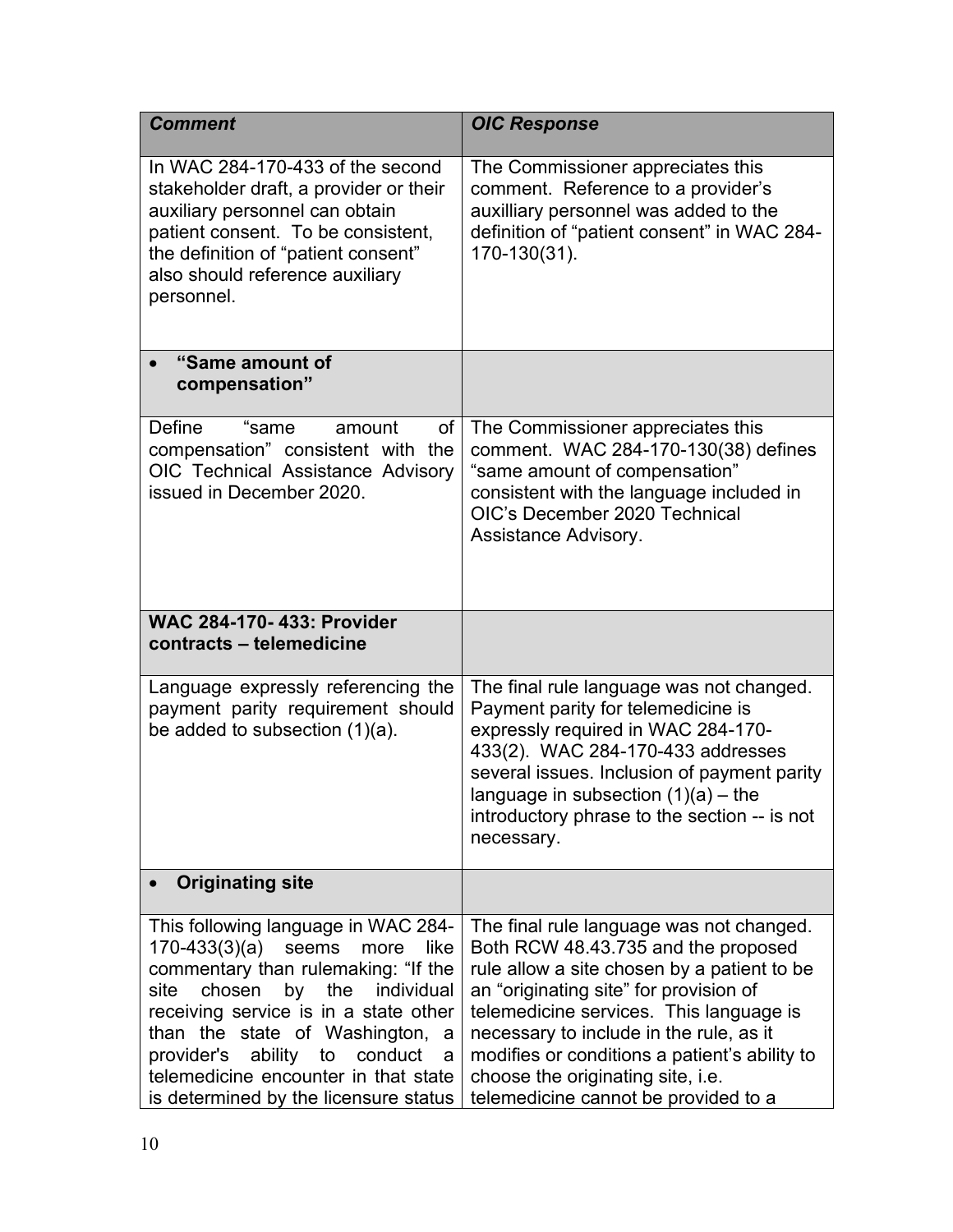| <b>Comment</b>                                                                                                                                                                                                                                                                                                                                                                                                                | <b>OIC Response</b>                                                                                                                                                                                                                                                                                                                                                                                                                                                                                                                                                                                                                                                                                                                                                                                                                                                                                                                                                                   |
|-------------------------------------------------------------------------------------------------------------------------------------------------------------------------------------------------------------------------------------------------------------------------------------------------------------------------------------------------------------------------------------------------------------------------------|---------------------------------------------------------------------------------------------------------------------------------------------------------------------------------------------------------------------------------------------------------------------------------------------------------------------------------------------------------------------------------------------------------------------------------------------------------------------------------------------------------------------------------------------------------------------------------------------------------------------------------------------------------------------------------------------------------------------------------------------------------------------------------------------------------------------------------------------------------------------------------------------------------------------------------------------------------------------------------------|
| of the provider and the provider<br>licensure laws of the other state."                                                                                                                                                                                                                                                                                                                                                       | consumer located out of state by a<br>Washington state provider if the provider is<br>unable to provide care in that state due to<br>the other state's laws.                                                                                                                                                                                                                                                                                                                                                                                                                                                                                                                                                                                                                                                                                                                                                                                                                          |
| In defining "originating site", clarify<br>the ability of a consumer to define the<br>originating site, while also being<br>reflective of interstate compacts that<br>increasingly allow providers to see<br>consumers across state lines. The<br>question is whether a provider<br>licensed in Washington state can<br>provide care for an enrollee when<br>that individual is out of state for travel<br>or other purposes. | The Commissioner appreciates this<br>comment. As of April 2020, WA currently<br>participates in 2 interstate compacts -- the<br>physical therapy compact & the Interstate<br>Medical Licensure Compact. <sup>1</sup> Each<br>state's law controls which health care<br>practitioners can practice in their state.<br>When consumers travel to another state, it<br>is that state's law that governs whether<br>their provider in Washington state can<br>provide telemedicine services to that<br>individual while out of state.<br>WAC 284-170-433(3)(a)(vii) notes that<br>while an enrollee can chose home or<br>another location to receive telemedicine<br>services, if the site chosen by the<br>individual receiving service is in a state<br>other than the state of Washington, a<br>provider's ability to conduct a telemedicine<br>encounter in that state is determined by<br>the licensure status of the provider and the<br>provider licensure laws of the other state. |
|                                                                                                                                                                                                                                                                                                                                                                                                                               |                                                                                                                                                                                                                                                                                                                                                                                                                                                                                                                                                                                                                                                                                                                                                                                                                                                                                                                                                                                       |
| <b>Consent</b><br>Support not requiring advance<br>consent in those situations in which<br>a visit begins with use of audio-<br>visual telemedicine but needs to<br>shift to audio-only due to<br>connectivity or other issues.                                                                                                                                                                                               | The Commissioner appreciates this<br>comment. WAC 284-170-433(7) clarifies<br>that a visit that begins using audio and<br>visual technology solely but shifts to audio-<br>only due to unanticipated circumstances<br>does not require patient consent to<br>continue the communication.                                                                                                                                                                                                                                                                                                                                                                                                                                                                                                                                                                                                                                                                                              |
| Support flexibility in how patient<br>consent is obtained, i.e. do not<br>require written consent.                                                                                                                                                                                                                                                                                                                            | The Commissioner appreciates this<br>comment. The language of WAC 284-<br>170-433(6) provides this flexibility by<br>allowing consent to be obtained and<br>documented as part of the process of                                                                                                                                                                                                                                                                                                                                                                                                                                                                                                                                                                                                                                                                                                                                                                                      |

<span id="page-10-0"></span><sup>&</sup>lt;sup>1</sup>https://compacts.csg.org/wp-content/uploads/2020/11/OL\_Compacts\_InAction\_Update\_APR\_2020-3.pdf<br>11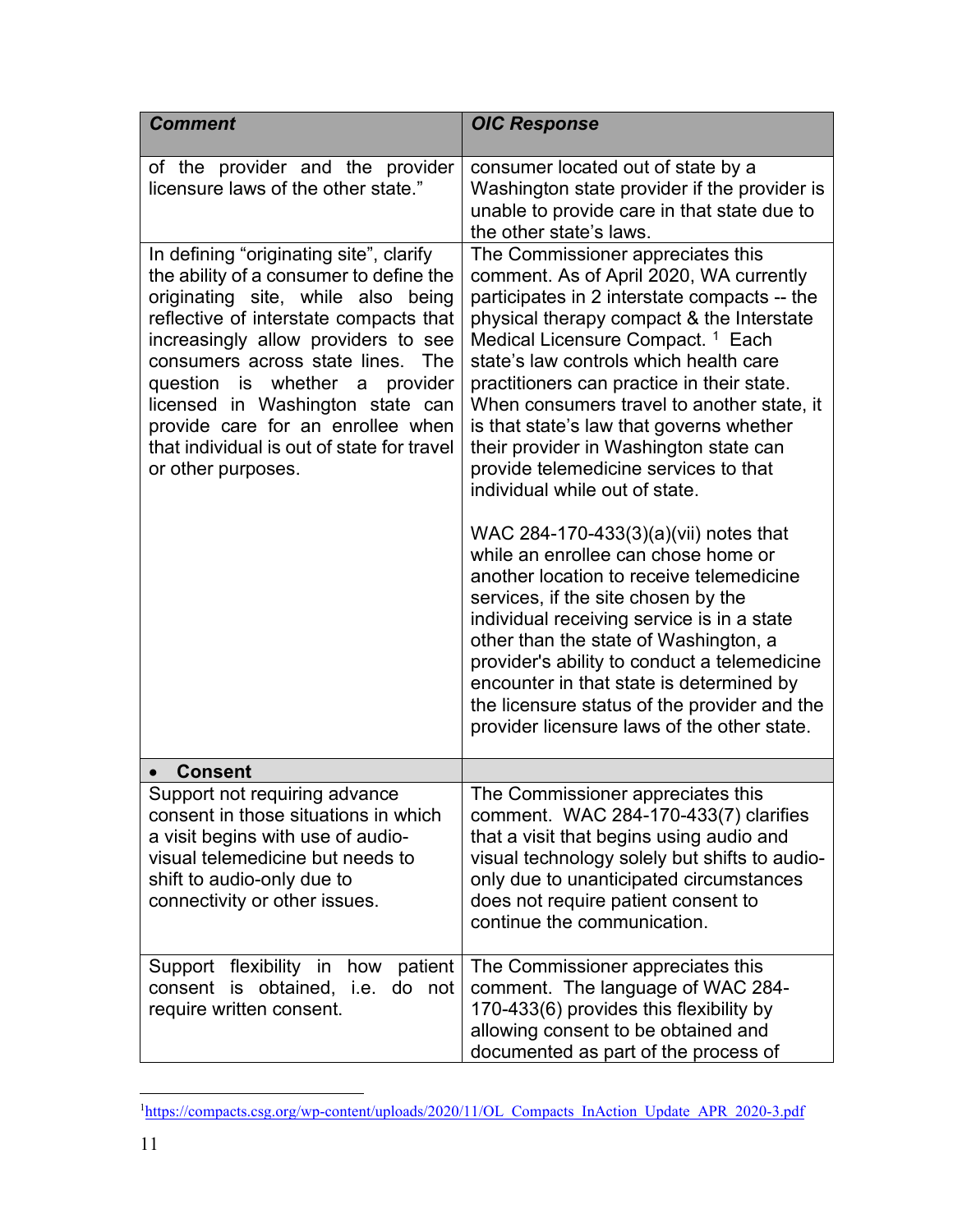| <b>Comment</b>                                                                                                                                                                                                                                                    | <b>OIC Response</b>                                                                                                                                                                                                                                                                                                                                                                                                                                                                                                                                                                                                                                                                                           |
|-------------------------------------------------------------------------------------------------------------------------------------------------------------------------------------------------------------------------------------------------------------------|---------------------------------------------------------------------------------------------------------------------------------------------------------------------------------------------------------------------------------------------------------------------------------------------------------------------------------------------------------------------------------------------------------------------------------------------------------------------------------------------------------------------------------------------------------------------------------------------------------------------------------------------------------------------------------------------------------------|
|                                                                                                                                                                                                                                                                   | making an appointment for an audio-only<br>telehealth visit, recorded verbally as part<br>of the encounter record, or otherwise<br>documented in the patient record.                                                                                                                                                                                                                                                                                                                                                                                                                                                                                                                                          |
| Support allowing consent to audio-<br>only billing for up to a 12 month<br>period.                                                                                                                                                                                | The Commissioner appreciates this<br>comment. This provision is included in the<br>final rule language at WAC 284-170-<br>$433(6)(b)$ .                                                                                                                                                                                                                                                                                                                                                                                                                                                                                                                                                                       |
| Expand the concept of "auxiliary<br>personnel" who can obtain consent<br>from the patient to all personnel in the<br>practice, not just those under the<br>general supervision of the provider.                                                                   | The final rule does not include this<br>language. The Commissioner's primary<br>concern is that consumers fully<br>understand whether and when they will be<br>billed for an audio-only encounter. The<br>Commissioner is concerned that allowing<br>all personnel in the practice to obtain<br>patient consent would create a risk of<br>patients not associating a request for<br>consent with a particular provider<br>encounter. From a consumer perspective,<br>there is concern that, especially in larger<br>or multi-specialty practices, consumers<br>would not understand the scope of the<br>consent being provided, given the<br>potential scope of the providers<br>participating in the system. |
| It is important consent is obtained<br>every time health care services are<br>delivered through audio-only<br>telemedicine and not included as<br>part of new patient forms or as a<br>blanket consent form for all future<br>audio-only telemedicine encounters. | The final rule does not include a<br>requirement that consent be obtained<br>each time an audio-only telemedicine<br>encounter occurs. The final rule attempts<br>to balance the legislature's intent that<br>patient consent be obtained with the<br>administrative burden that would be<br>associated with obtaining patient consent<br>each and every time an encounter occurs.<br>Under WAC 284-170-433(6)(b), consent<br>can be obtained for up to a 12 month<br>period. WAC 284-170-433(6)(b)(iv) clearly<br>states the patient's right to revoke their<br>consent.                                                                                                                                     |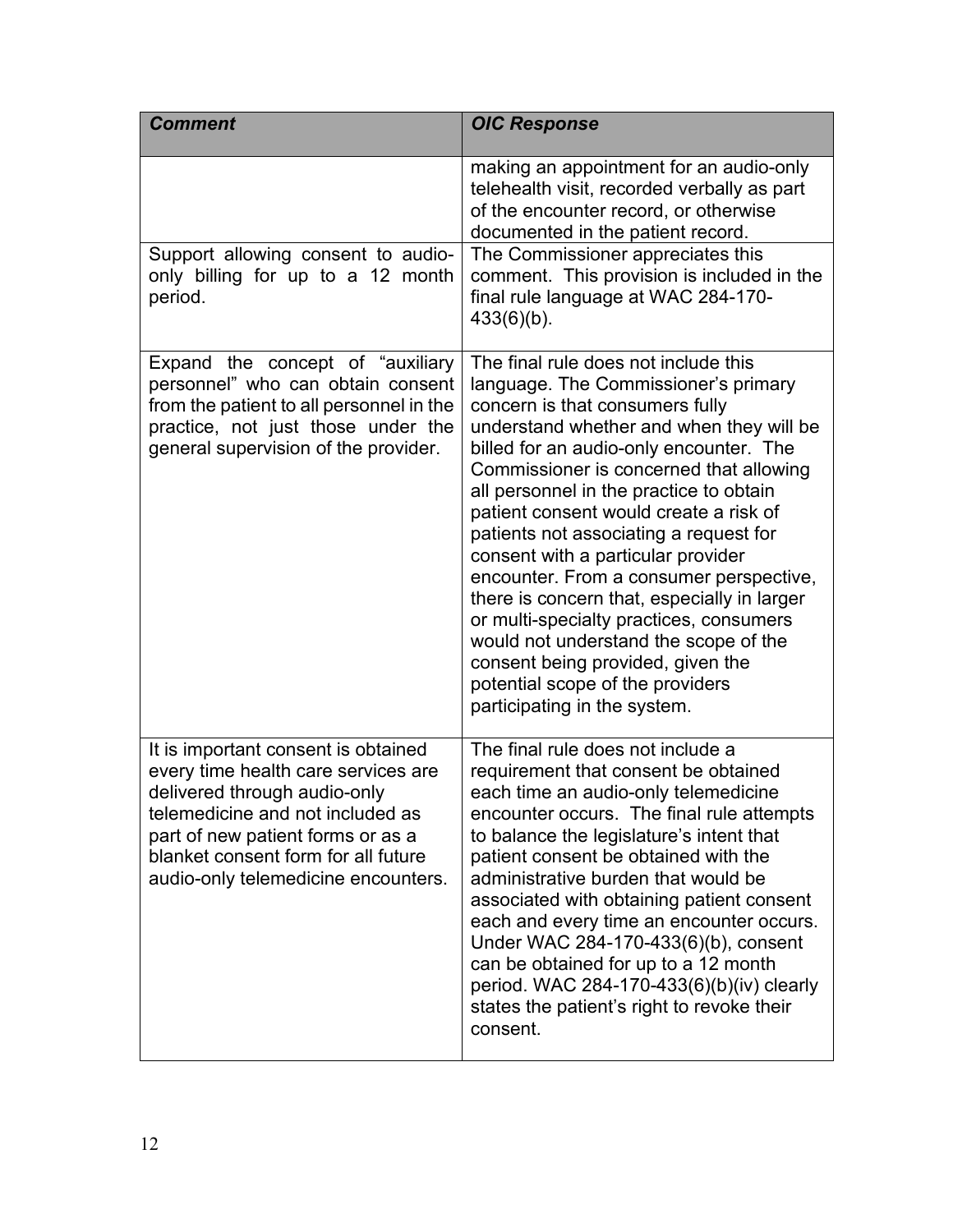| <b>Comment</b>                                                                                                                                                                                                                                                                                                               | <b>OIC Response</b>                                                                                                                                                                                                                                                                                                                                                                                  |
|------------------------------------------------------------------------------------------------------------------------------------------------------------------------------------------------------------------------------------------------------------------------------------------------------------------------------|------------------------------------------------------------------------------------------------------------------------------------------------------------------------------------------------------------------------------------------------------------------------------------------------------------------------------------------------------------------------------------------------------|
| Recommend that providers are<br>required to retain documentation of<br>patient consent.                                                                                                                                                                                                                                      | The Commissioner appreciates this<br>comment. WAC 284-170-433(6)(b)(ii)<br>requires providers to document consent<br>and retain the documentation for a<br>minimum period of five years.                                                                                                                                                                                                             |
| Provide some additional safeguards<br>for consumers, such as the ability to<br>revoke consent and provision of the<br>written notification to the consumer.                                                                                                                                                                  | The Commissioner appreciates this<br>comment. WAC 284-170-433(6)(b)(iv)<br>expressly allows consumers to revoke<br>their consent to be billed for audio-only<br>telemedicine services. The revocation<br>can be verbal or in writing and must be<br>retained by a provider for a minimum of<br>five years.                                                                                           |
| Clarify the consent provision to<br>ensure that services that were<br>provided as part of the normal<br>provision of care, i.e. sharing of lab<br>results, remain unbillable.                                                                                                                                                | The Commissioner appreciates this<br>comment. Consistent with the language of<br>RCW 48.43.735, WAC 284-170-130(3)<br>provides that audio-only telemedicine does<br>not include the delivery of health care<br>services that are customarily delivered by<br>audio-only technology and customarily not<br>billed as separate services by the provider,<br>such as the sharing of laboratory results. |
| To ensure consistent<br>implementation of this provisions<br>across all carriers, it is important to<br>clarify that carriers may obtain a<br>copy of the consent documentation<br>but do not need to require it with<br>every audio-only claim. We<br>recommend this subsection be re-<br>worded as follows:                | The Commissioner appreciates this<br>comment. WAC 284-170-433(6)(b)(ii) was<br>revised to include the language suggested<br>by the commentor.                                                                                                                                                                                                                                                        |
| "A covered person may consent to<br>be billed in writing or verbally.<br>Consent must be documented and<br>retained by the provider for a<br>minimum of five years. As needed,<br>t <sub>The carrier also may require</sub><br>request documentation of the<br>covered person's consent as a<br>condition of claim payment." |                                                                                                                                                                                                                                                                                                                                                                                                      |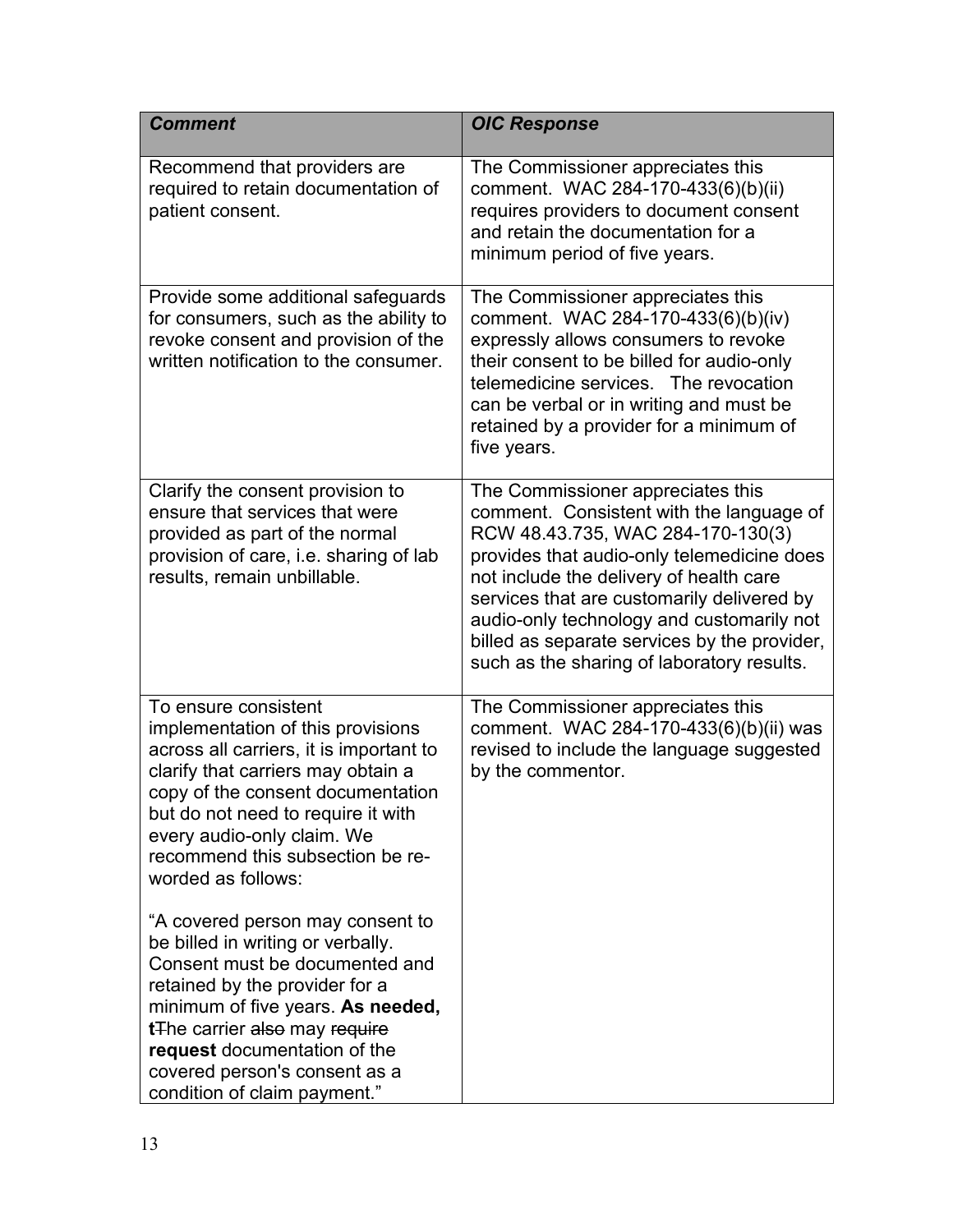| <b>Comment</b>                                                                                                                                                                          | <b>OIC Response</b>                                                                                                                                                                                                                                                                                                                                                                                |
|-----------------------------------------------------------------------------------------------------------------------------------------------------------------------------------------|----------------------------------------------------------------------------------------------------------------------------------------------------------------------------------------------------------------------------------------------------------------------------------------------------------------------------------------------------------------------------------------------------|
|                                                                                                                                                                                         |                                                                                                                                                                                                                                                                                                                                                                                                    |
| The revisions to the second<br>stakeholder draft in WAC 284-170-<br>433(6)(b)(ii) will be very helpful when<br>implementing the rule.                                                   | The Commissioner appreciates this<br>comment.                                                                                                                                                                                                                                                                                                                                                      |
| There are concerns regarding a<br>minor being able to consent to being<br>billed for audio-only telemedicine.                                                                           | This issue is beyond the scope of this<br>rulemaking. The Commissioner's<br>jurisdiction relates to ensuring that carriers<br>meet their obligations to pay for covered<br>services. A minor's ability or right to<br>consent to being billed would be governed<br>by Washington state law that is not within<br>OIC jurisdiction.                                                                 |
| Add a reference to the payment<br>parity requirement in WAC 284-170-<br>$433(7)$ .                                                                                                      | This subsection addresses a carrier's<br>obligation to treat a telemedicine visit as<br>audio-visual when it shifts to audio-only<br>due to unanticipated circumstances. The<br>payment parity requirement is clearly<br>stated in WAC 284-170-433(2) and applies<br>to telemedicine services generally.                                                                                           |
| <b>Established relationship</b>                                                                                                                                                         |                                                                                                                                                                                                                                                                                                                                                                                                    |
| A commentor asks whether the<br>established relationship requirement<br>can be met by a provider making a<br>home visit to a patient.                                                   | The Commissioner appreciates this<br>comment. WAC 294-170-130(13) defines<br>"establishes relationship" as an "in-<br>person appointment within the past<br>year" The WAC does not limit the<br>location of the in-person appointment. As<br>long as the provider has had an-person<br>appointment with a patient in the past<br>year, the "established relationship"<br>requirement is satisfied. |
| Requiring an established relationship<br>creates a barrier for low income, low<br>health<br>literacy, or<br>low<br>mobility<br>individuals.<br>Please<br>this<br>remove<br>requirement. | RCW 48.43.735(1)(a)(v) requires that a<br>covered person have an established<br>relationship with a provider as a condition<br>of covering audio-only telemedicine<br>services. OIC does not have statutory<br>authority to remove this requirement.<br>OIC notes that the requirement to have an<br>established relationship as a condition to                                                    |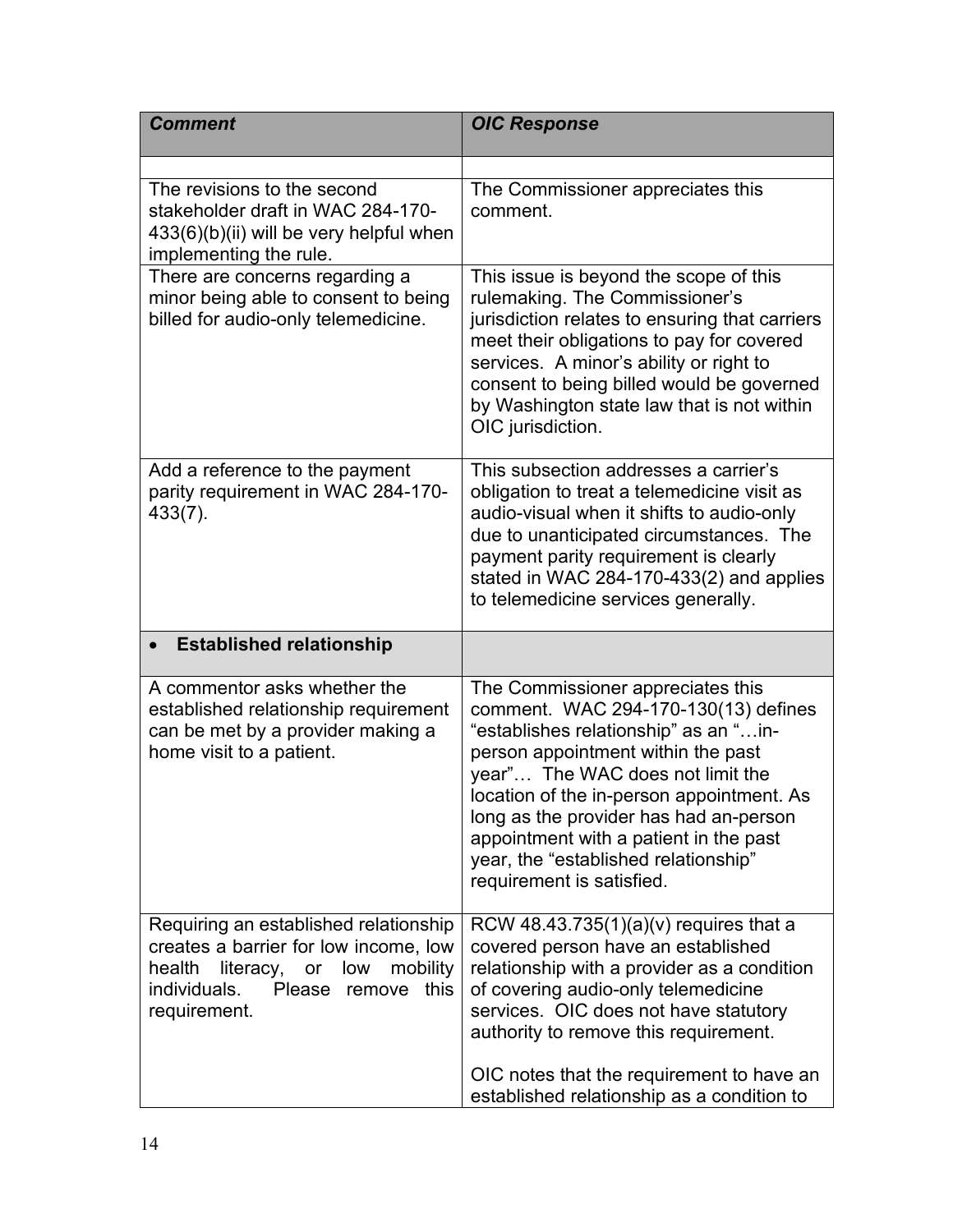| <b>Comment</b>                                                                                                                                                                                                                                                                                                                       | <b>OIC Response</b>                                                                                                                                                                                                                                                                                                                                                                                                                                                                                                                                                                                                                                                                                                                                                                                                                                                                                                                 |
|--------------------------------------------------------------------------------------------------------------------------------------------------------------------------------------------------------------------------------------------------------------------------------------------------------------------------------------|-------------------------------------------------------------------------------------------------------------------------------------------------------------------------------------------------------------------------------------------------------------------------------------------------------------------------------------------------------------------------------------------------------------------------------------------------------------------------------------------------------------------------------------------------------------------------------------------------------------------------------------------------------------------------------------------------------------------------------------------------------------------------------------------------------------------------------------------------------------------------------------------------------------------------------------|
|                                                                                                                                                                                                                                                                                                                                      | coverage of providing audio-only<br>telemedicine services could be an issue<br>for future consideration. Section 9 of<br>ESHB 1196 amends RCW 28B.20.830. It<br>directs the Telemedicine Collaborative to<br>study the need for an established<br>patient/provider relationship prior to<br>providing audio-only medicine and to<br>provide recommendations to the<br>legislature by December 1, 2021.                                                                                                                                                                                                                                                                                                                                                                                                                                                                                                                              |
| definition of "established<br>Revise<br>relationship" to include in person visit<br>within the past three years, rather<br>than one year.                                                                                                                                                                                            | RCW 48.43.735(1)(a)(v) and (9)(d) require<br>that a covered person have an established<br>relationship with a provider as a condition<br>of covering audio-only telemedicine<br>services. Established relationship is<br>defined as having had at least one-in<br>person appointment with the provider<br>withing the past year. OIC does not have<br>statutory authority to modify the<br>requirement to a three year period.<br>OIC notes that the requirement to have an<br>established relationship as a condition to<br>coverage of providing audio-only<br>telemedicine services could be an issue<br>for future consideration. Section 9 of<br>ESHB 1196 amends RCW 28B.20.830. It<br>directs the Telemedicine Collaborative to<br>study the need for an established<br>patient/provider relationship prior to<br>providing audio-only medicine and to<br>provide recommendations to the<br>legislature by December 1, 2021. |
| We recognize that OIC may not be<br>in a position to redefine the statutory<br>requirement for an 'established<br>relationship' for the use of 'covered'<br>audio-only services. However, while<br>this rule does not currently directly<br>impact 98 point 6, we wish to raise<br>this important issue for future<br>consideration. | OIC notes that the requirement to have an<br>established relationship as a condition to<br>coverage of providing audio-only<br>telemedicine services could be an issue<br>for future consideration. Section 9 of<br>ESHB 1196 amends RCW 28B.20.830. It<br>directs the Telemedicine Collaborative to<br>study the need for an established<br>patient/provider relationship prior to                                                                                                                                                                                                                                                                                                                                                                                                                                                                                                                                                 |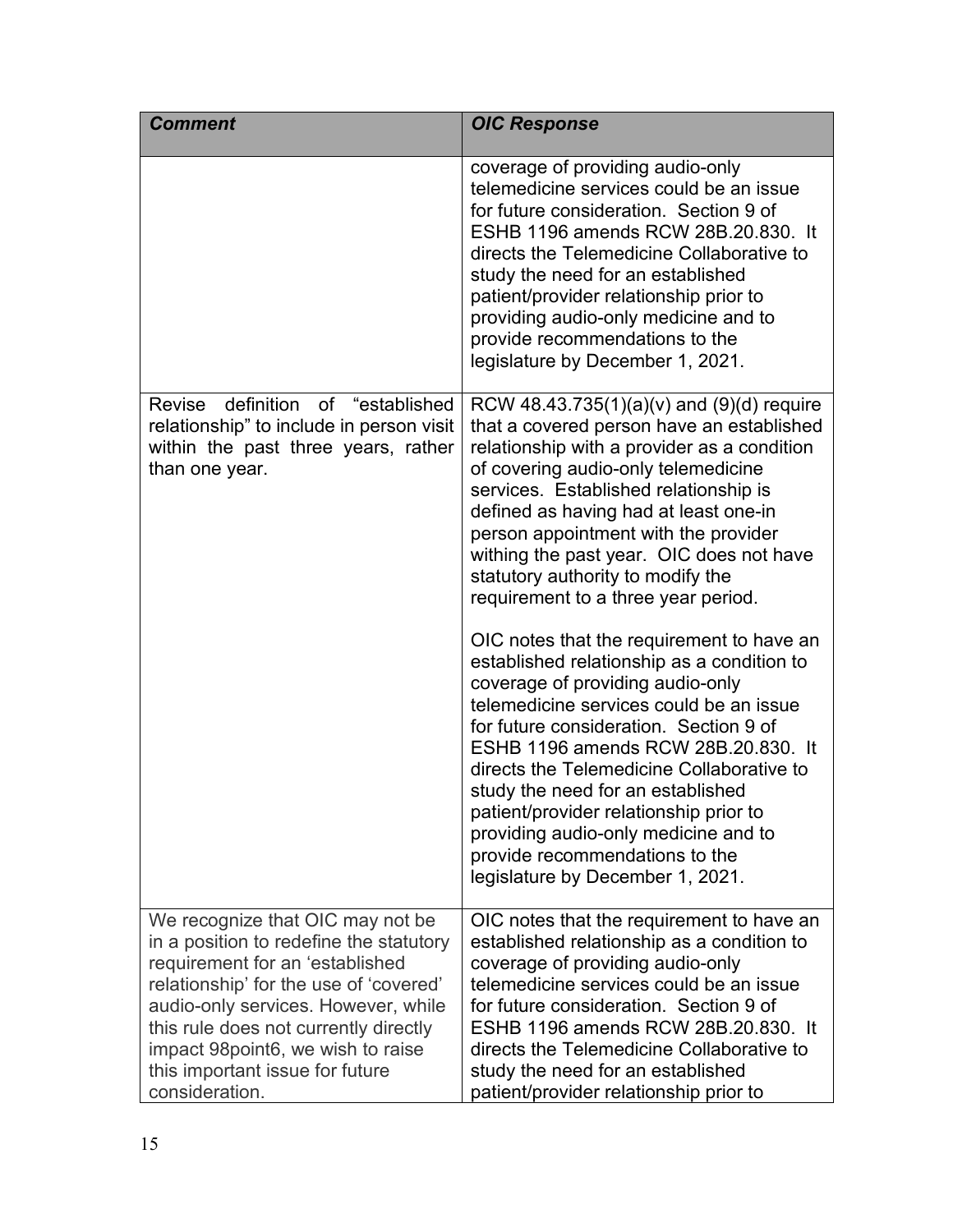| <b>Comment</b>                                                                                                                                                                                                                                                                                                                                                                                                                                                                                                                                                 | <b>OIC Response</b>                                                                                                                                                                                                                                                                                                                                                                                                                                                                                                                                                                                                               |
|----------------------------------------------------------------------------------------------------------------------------------------------------------------------------------------------------------------------------------------------------------------------------------------------------------------------------------------------------------------------------------------------------------------------------------------------------------------------------------------------------------------------------------------------------------------|-----------------------------------------------------------------------------------------------------------------------------------------------------------------------------------------------------------------------------------------------------------------------------------------------------------------------------------------------------------------------------------------------------------------------------------------------------------------------------------------------------------------------------------------------------------------------------------------------------------------------------------|
| The data suggests that an in person<br>visit is not necessary and not always<br>preferred by the patient. We hope<br>that you will consider these<br>important factors as you move<br>further along in your study of<br>telemedicine.                                                                                                                                                                                                                                                                                                                          | providing audio-only medicine and to<br>provide recommendations to the<br>legislature by December 1, 2021.                                                                                                                                                                                                                                                                                                                                                                                                                                                                                                                        |
| Use of provider contracts to<br>$\bullet$<br>establish requirements                                                                                                                                                                                                                                                                                                                                                                                                                                                                                            |                                                                                                                                                                                                                                                                                                                                                                                                                                                                                                                                                                                                                                   |
| Commentors have concerns<br>regarding the rule's approach of<br>requiring that specific provisions of<br>the rule be included in provider<br>contracts. Provider contracts<br>already require that providers<br>comply with existing federal, state<br>and local laws and regulations.<br>Existing statute does not require the<br>information in RCW 48.43.735 to be<br>included in provider contracts.<br>The provider contract portion should<br>be removed and the consent to<br>billing process should be addressed<br>in a separate section of the rule. | RCW 48.43.735 has specific requirements<br>related to claims payment for audio-only<br>telemedicine visits. The specificity of<br>these requirements and the fact that<br>failure to comply with the advanced<br>consent requirement is a basis for<br>professional licensure disciplinary action<br>merits inclusion of these provisions in<br>health plan/provider contracts. RCW<br>18.130.180(21) defines "unprofessional<br>conduct" to include a pattern of violations<br>of RCW 48.43.735(8). Thus, a provider's<br>professional license is at risk for failure to<br>comply with the requirements of RCW<br>48.43.735(8). |
| Recommend that OIC include a<br>future compliance deadline for<br>carriers to amend their contracts;<br>otherwise it would need to happen<br>within the standard 31 days after<br>filing the CR-103.                                                                                                                                                                                                                                                                                                                                                           | The Commissioner understands the<br>administrative burdens associated with<br>modifying their provider contracts. The<br>final rule requires that provider contracts<br>contain language conforming to WAC 284-<br>170-433 by July 1, 2022.                                                                                                                                                                                                                                                                                                                                                                                       |
| If provider contracts must be the<br>vehicle, then allow time for contracts<br>to be amended and filed with OIC.                                                                                                                                                                                                                                                                                                                                                                                                                                               | The Commissioner notes however, that<br>Chap. 157, Laws of 2021 was effective<br>July 25, 2021. Thus, the requirements of<br>RCW 48.43.735 apply to both carriers and<br>providers as of that date. A rule cannot<br>delay the effective date of a statutory<br>provision.                                                                                                                                                                                                                                                                                                                                                        |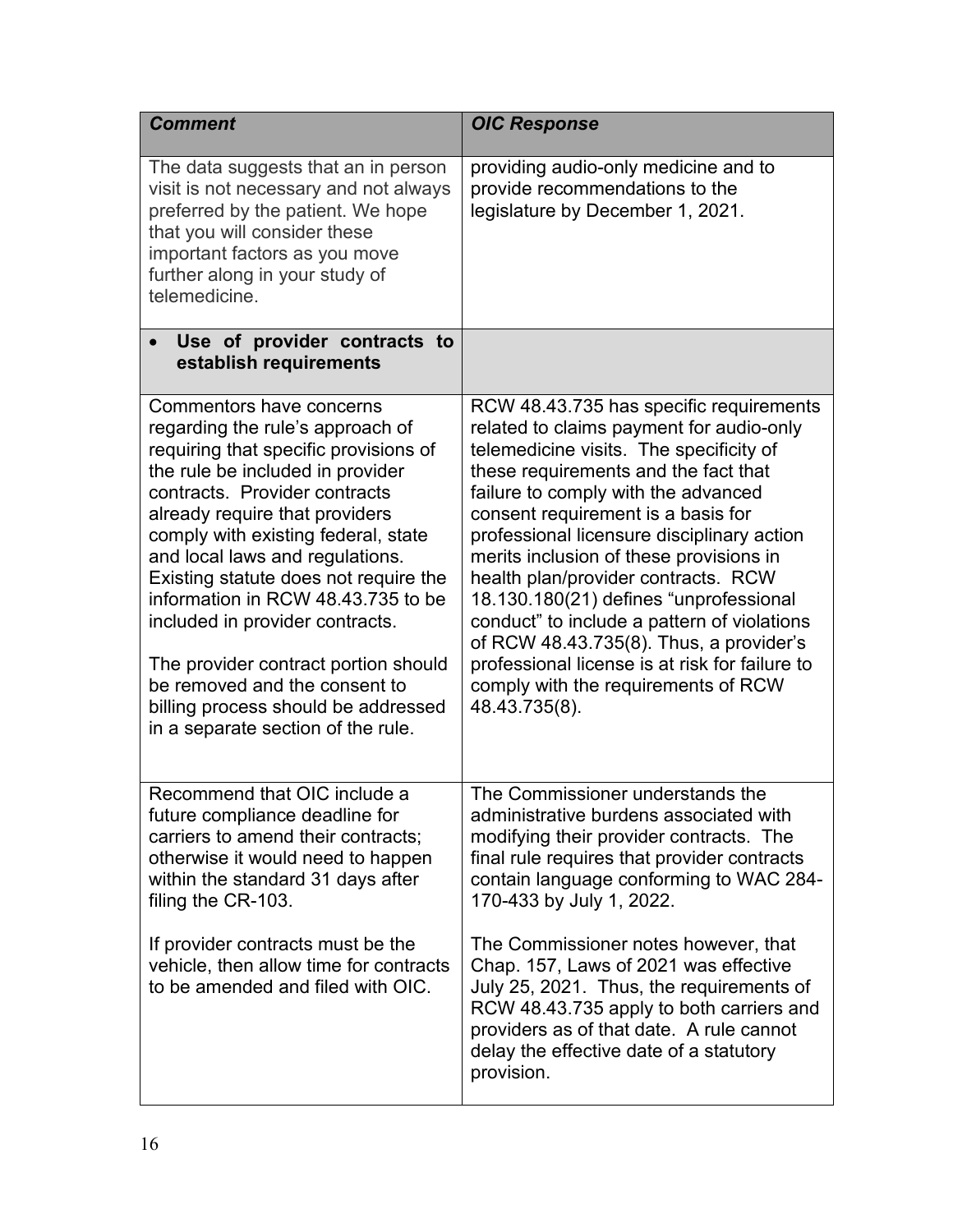| <b>Comment</b>                                                                                                                                                                                                                                                                                                                                                                                                                                                                                                                                                                                                                                                                                                                                   | <b>OIC Response</b>                                                                                                                                                                                                                                                                                                                                                                                                                                    |
|--------------------------------------------------------------------------------------------------------------------------------------------------------------------------------------------------------------------------------------------------------------------------------------------------------------------------------------------------------------------------------------------------------------------------------------------------------------------------------------------------------------------------------------------------------------------------------------------------------------------------------------------------------------------------------------------------------------------------------------------------|--------------------------------------------------------------------------------------------------------------------------------------------------------------------------------------------------------------------------------------------------------------------------------------------------------------------------------------------------------------------------------------------------------------------------------------------------------|
|                                                                                                                                                                                                                                                                                                                                                                                                                                                                                                                                                                                                                                                                                                                                                  | OIC can take enforcement action against a<br>carrier for failure to comply with the statute<br>and this rule based upon the effective<br>dates of those provisions.<br>To clarify this point, the final rule makes a<br>technical revision to WAC 284-170-<br>433(10) to read as follows:                                                                                                                                                              |
|                                                                                                                                                                                                                                                                                                                                                                                                                                                                                                                                                                                                                                                                                                                                                  | "(10) Each carrier's provider<br>contracts must include language<br>conforming to the requirements of this<br>section by July 1, 2022. The grace period<br>associated with carriers filing conforming<br>changes to their provider contracts under<br>this section in no way limits the authority of<br>the commissioner to enforce the<br>provisions of RCW 48.43.735 or this<br>section on or after the effective date of<br>those sections of law." |
| <b>Telemedicine cost-sharing</b>                                                                                                                                                                                                                                                                                                                                                                                                                                                                                                                                                                                                                                                                                                                 |                                                                                                                                                                                                                                                                                                                                                                                                                                                        |
| A commentor strongly disagrees that<br>1196 or RCW 48.43.735<br>ESHB<br>provide the OIC with authority to<br>regulate health plan telemedicine<br>cost-sharing. ESHB 1196 and RCW<br>48.43.735 clearly regulate health<br>plan reimbursement to providers for<br>telemedicine services. The amount of<br>cost-sharing a health plan member<br>pays for health<br>care<br>services<br>delivered through telemedicine does<br>not impact the total amount a<br>provider receives as compensation<br>for the services. Cost-sharing is a<br>component of health plan benefit<br>design, which is outside of the scope<br>of ESHB 1196 and RCW 48.43.735.<br>The commentors requests that this<br>provision be removed from the draft<br>regulation. | The Commissioner appreciates this<br>comment. The final rule removes this<br>subsection of the stakeholder draft.                                                                                                                                                                                                                                                                                                                                      |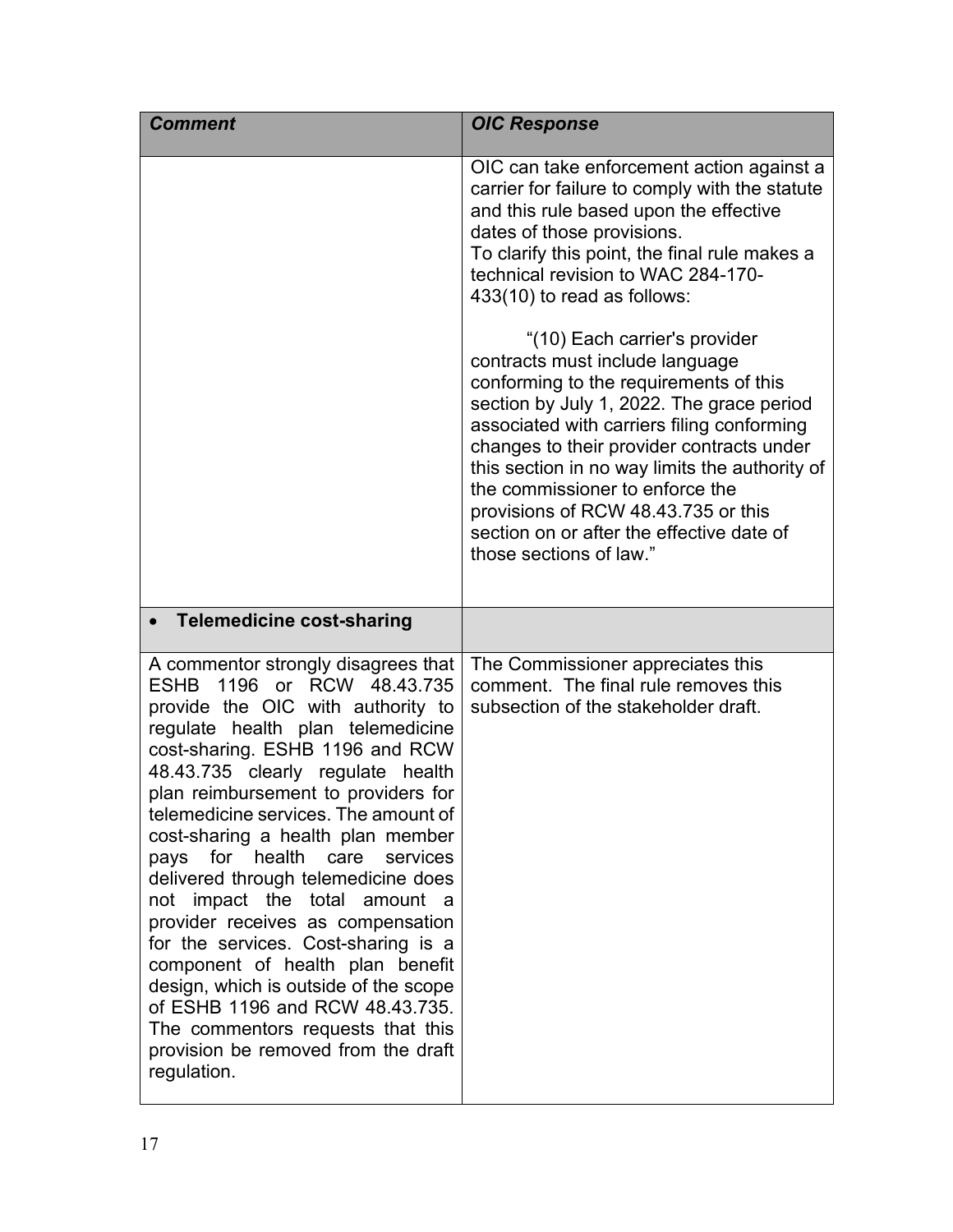| <b>Comment</b>                                                                                                                                                             | <b>OIC Response</b>                                                                                                                                                                                                                                                                                                                                                                                                                                                                                                                                                                                       |
|----------------------------------------------------------------------------------------------------------------------------------------------------------------------------|-----------------------------------------------------------------------------------------------------------------------------------------------------------------------------------------------------------------------------------------------------------------------------------------------------------------------------------------------------------------------------------------------------------------------------------------------------------------------------------------------------------------------------------------------------------------------------------------------------------|
| <b>Nondiscrimination</b>                                                                                                                                                   |                                                                                                                                                                                                                                                                                                                                                                                                                                                                                                                                                                                                           |
| WAC 284-170-433(9) should be<br>removed as not necessary. Carriers<br>already have these obligations<br>under state nondiscrimination law<br>and rules.                    | The rule language was not changed. While<br>coverage of telemedicine services can<br>address equity concerns related to<br>consumers' lack of access to broadband<br>coverage or to computers and smart<br>phones, other critical equity issues<br>regarding access to telemedicine services<br>remain. These issues include but are not<br>limited to access for patients with limited<br>English proficiency and for patients with<br>visual, hearing or other disabilities. It is<br>critical that carriers are aware of their<br>nondiscrimination obligations as they<br>execute provider contracts. |
| <b>Enforcement</b>                                                                                                                                                         |                                                                                                                                                                                                                                                                                                                                                                                                                                                                                                                                                                                                           |
| Revise the definition of "pattern of<br>unresolved violations" in WAC 284-<br>170-433(8)(b) to require that the<br>"two or more violations" are<br>intentional violations. | The final rule language was not changed.<br>RCW 48.43.735(8) gives the<br>Commissioner discretion to determine<br>whether a "pattern of unresolved<br>violations" has occurred. In determining<br>whether to refer a provider to the<br>applicable disciplinary authority, WAC<br>284-170-433(8) provides an opportunity<br>for the Commissioner to take into<br>consideration whether a provider's<br>violations of the consent provisions of<br>RCW 48.43.735 were intentional or not.                                                                                                                  |

## **Section 6: Implementation Plan**

#### **A. Implementation and enforcement of the rule.**

As described below, implementation of the rule will occur through numerous activities at OIC. The Rates, Forms and Provider Networks Division will rely on this rule when reviewing health plan filings and provider contracts filed with OIC. Questions related to compliance with this rule can be raised and addressed through these processes. The Consumer Affairs Division will respond to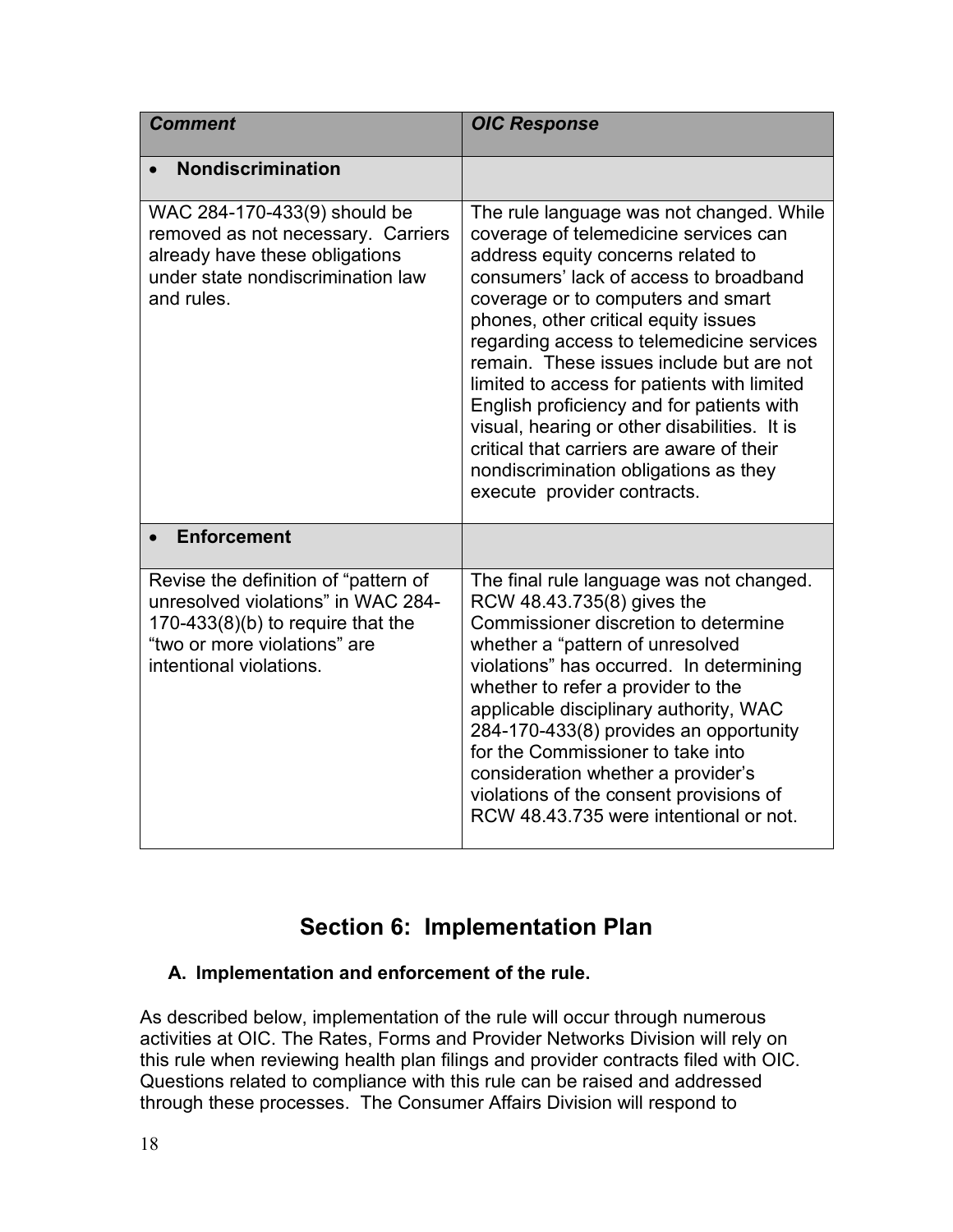consumer complaints. Through these complaints, OIC will monitor implementation of the rule. This monitoring will identify any need to conduct further stakeholder education regarding the rule. Enforcement will occur when a carrier is determined by OIC to have violated the requirements of these rules.

#### **B. How the Agency intends to inform and educate affected persons about the rule.**

OIC Policy staff will distribute the final rule and the Concise Explanatory Statement (CES) to all interested parties by posting and sharing the documents through the OIC's standard rule making listserv and emailing the documents to stakeholder participants. The OIC Rules Coordinator will post the CR-103 documents on the OIC's website.

| Type of Inquiry            | <b>Division</b>                          |
|----------------------------|------------------------------------------|
| <b>Consumer assistance</b> | <b>Consumer Advocacy Program</b>         |
| <b>Rule content</b>        | <b>Policy Division</b>                   |
| <b>Authority for rules</b> | <b>Legal Division</b>                    |
| <b>Enforcement of rule</b> | <b>Company Supervision, Rates, Forms</b> |
|                            | and Provider Networks                    |
| <b>Market Compliance</b>   | <b>Company Supervision; Rates, Forms</b> |
|                            | and Provider Networks                    |

#### **C. How the Agency intends to promote and assist voluntary compliance for this rule.**

 OIC will assess compliance with this rule in its annual review of health plan comply with these rules prior to approval of their health plans. filings, which will provide an opportunity for carriers to fully understand and

#### **D. How the Agency intends to evaluate whether the rule achieves the purpose for which it was adopted.**

 with the rule through their health plan filings. The goal of the laws implemented through this rulemaking is to ensure that consumers are able to access and receive telemedicine services. OIC will monitor for consumer complaints related to this rule and carriers' compliance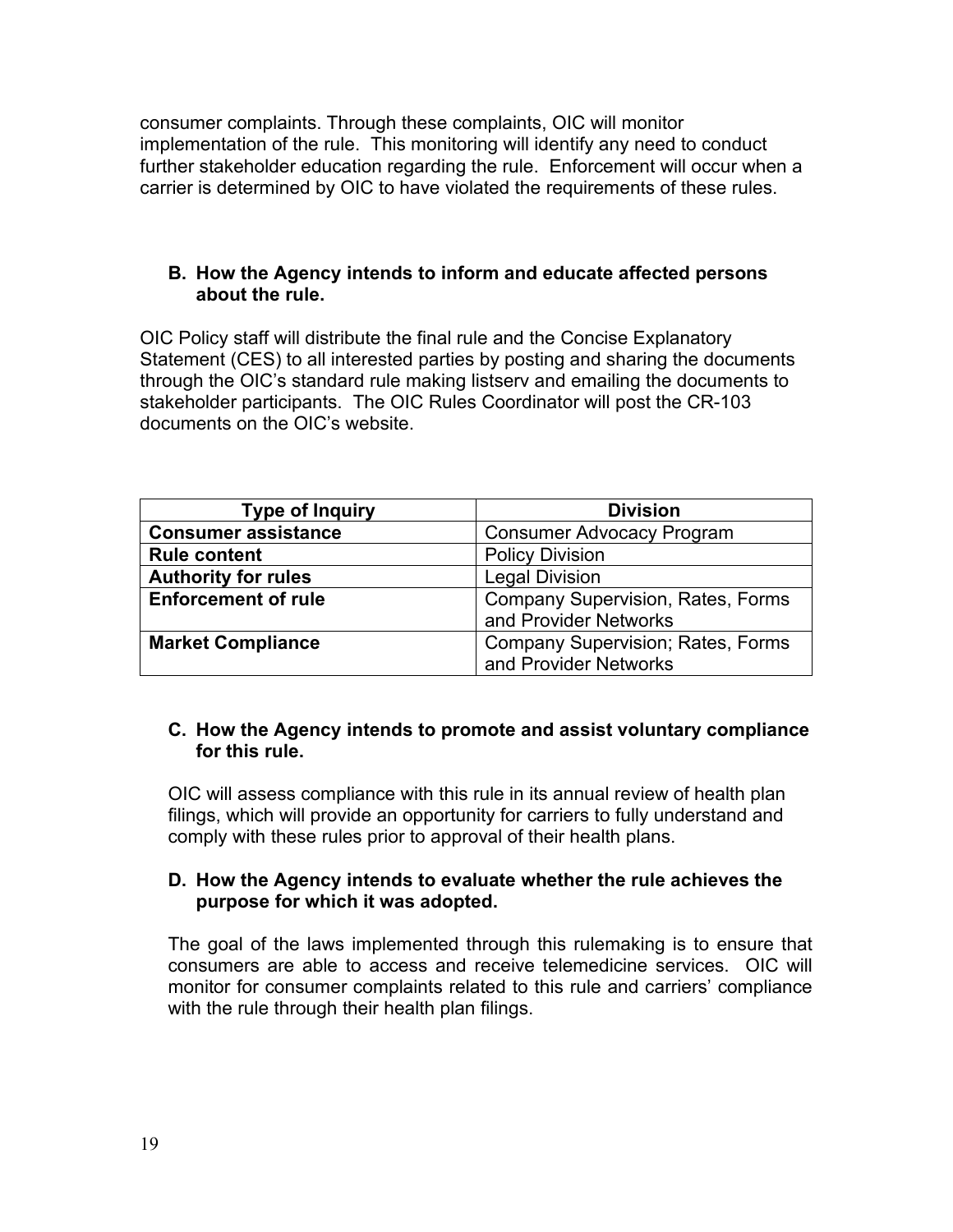## **Appendix A**

# **CR-102 Hearing Summary**

| <b>Summarizing Memorandum</b>                                                                                                                                                                                                                                                                                                                                                                                                                                                                                                                                |                                                                                                                                                       |  |
|--------------------------------------------------------------------------------------------------------------------------------------------------------------------------------------------------------------------------------------------------------------------------------------------------------------------------------------------------------------------------------------------------------------------------------------------------------------------------------------------------------------------------------------------------------------|-------------------------------------------------------------------------------------------------------------------------------------------------------|--|
| To:                                                                                                                                                                                                                                                                                                                                                                                                                                                                                                                                                          | <b>Mike Kreidler</b><br><b>Insurance Commissioner</b>                                                                                                 |  |
|                                                                                                                                                                                                                                                                                                                                                                                                                                                                                                                                                              | From: Jane Beyer<br><b>Presiding Official, Hearing on Rule-making</b>                                                                                 |  |
| <b>Matter No. R2021-06</b>                                                                                                                                                                                                                                                                                                                                                                                                                                                                                                                                   |                                                                                                                                                       |  |
| services                                                                                                                                                                                                                                                                                                                                                                                                                                                                                                                                                     | Topic of Rule-making: Telemedicine and coverage of audio-only telemedicine                                                                            |  |
| This memorandum summarizes the hearing on the above-named rule making,<br>held on October 28, 2021 at 11am via Zoom, due to the COVID-19 public health<br>emergency, over which I presided in your stead.                                                                                                                                                                                                                                                                                                                                                    |                                                                                                                                                       |  |
| <b>Jesse Wolff</b>                                                                                                                                                                                                                                                                                                                                                                                                                                                                                                                                           | The following agency personnel were present: Sharon Daniel, Jennifer Kreitler,<br>Deanna Ogo, John Haworth, Stephanie Marquis, Mary Tedders-Young and |  |
| In attendance:                                                                                                                                                                                                                                                                                                                                                                                                                                                                                                                                               |                                                                                                                                                       |  |
| <b>Melanie Anderson, United HealthCare</b><br>Michelle Baird, PacificSource<br>Ann Bray, Lifeline Connections<br>Crystal Chindavongsa<br>Merlene Converse, Kaiser Permanente<br>Thalia Cronin, Community Health Plan of Washington<br>Amy Do, Molina HealthCare<br>Jane Douthit, Regence<br>Leslie Emerick<br>Donna Goodwin<br>Robert Hopkins, Cigna<br>Frankie Kaiser, Kaiser Permanente<br>Katerina LaMarche, Washington State Medical Assn.<br><b>Gail McGaffick</b><br>Tracy Mikesell, Washington State Department of Health<br>Sarah Pettey, Providence |                                                                                                                                                       |  |